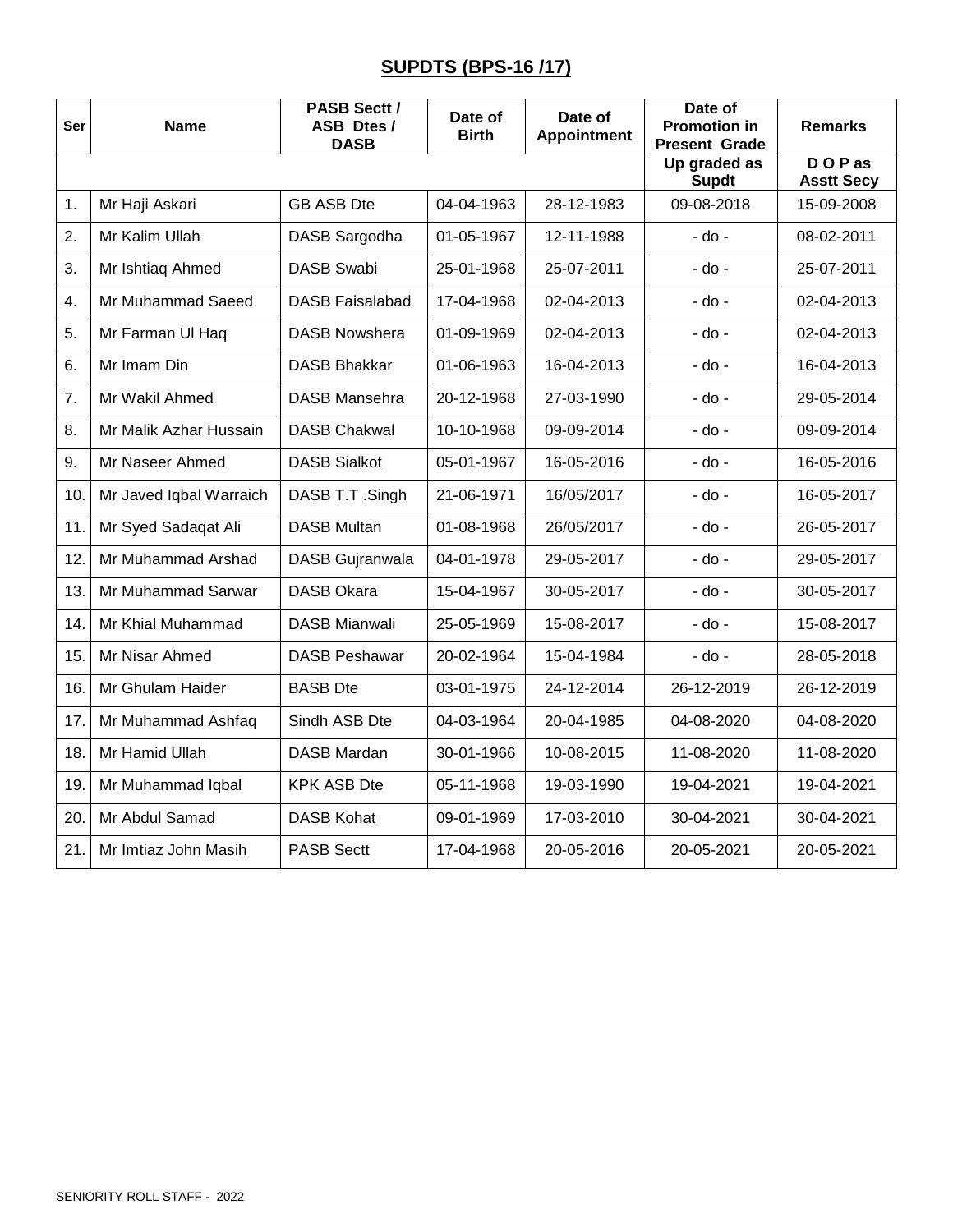2

## **ASSTT PRIVATE SECRETARY (BS-16) & STENO TYPIST (BS-14)**

| Ser              | <b>Name</b>         | <b>PASB Sectt / ASB</b><br>Dtes / DASB | Date of<br><b>Birth</b> | Date of<br><b>Appoitment</b> | Date of<br><b>Promotion in</b><br><b>Present Grade</b> |
|------------------|---------------------|----------------------------------------|-------------------------|------------------------------|--------------------------------------------------------|
| 1.               | Mr Nasir Ud Din     | GIt Bal ASB Dte                        | 11-01-1964              | 01-07-1986                   | 01-07-1986                                             |
| 2.               | Mr Muhammad Amjad   | Punjab ASB Dte, Lhr                    | 01-10-1962              | 21-07-2011                   | 21-07-2011                                             |
| 3.               | Mr Zubair Khan      | <b>KPK ASB Dte</b>                     | 01-01-1963              | 22-07-2011                   | 22-07-2011                                             |
| $\overline{4}$ . | Muhammad Noman      | <b>PASB Sectt</b>                      | 01-02-1965              | $01 - 03 - 2010$             | 28-03-2016                                             |
| 5.               | Mr Qaiser Mehmood   | <b>PASB Sectt</b>                      | 09-09-1968              | 22-05-2017                   | 22-05-2017                                             |
| 6.               | Mr Muhammad Ali     | <b>BASB</b> Dte Ota                    | 01-03-1975              | 14-07-2017                   | 14-07-2017                                             |
| 7.               | Mr Din Muhammad     | <b>SASB Dte</b>                        | 10-06-1969              | 15-10-2018                   | 15-10-2018                                             |
| 8.               | Mr Raza Haider Shah | Pb ASB Dte (N)                         | 08-01-1971              | 29-05-2017                   | 04-08-2020                                             |

# **STENO TYPIST (BPS-14)**

| Ser | Name                | <b>PASB Sectt</b> | Date of Birth | Date of<br>Appoitment | Date of Promotion<br>in Present Grade |
|-----|---------------------|-------------------|---------------|-----------------------|---------------------------------------|
|     | Muhammad Raees Khan | <b>PASB Sectt</b> | 10-01-1972    | 17-12-2020            | 17-12-2020                            |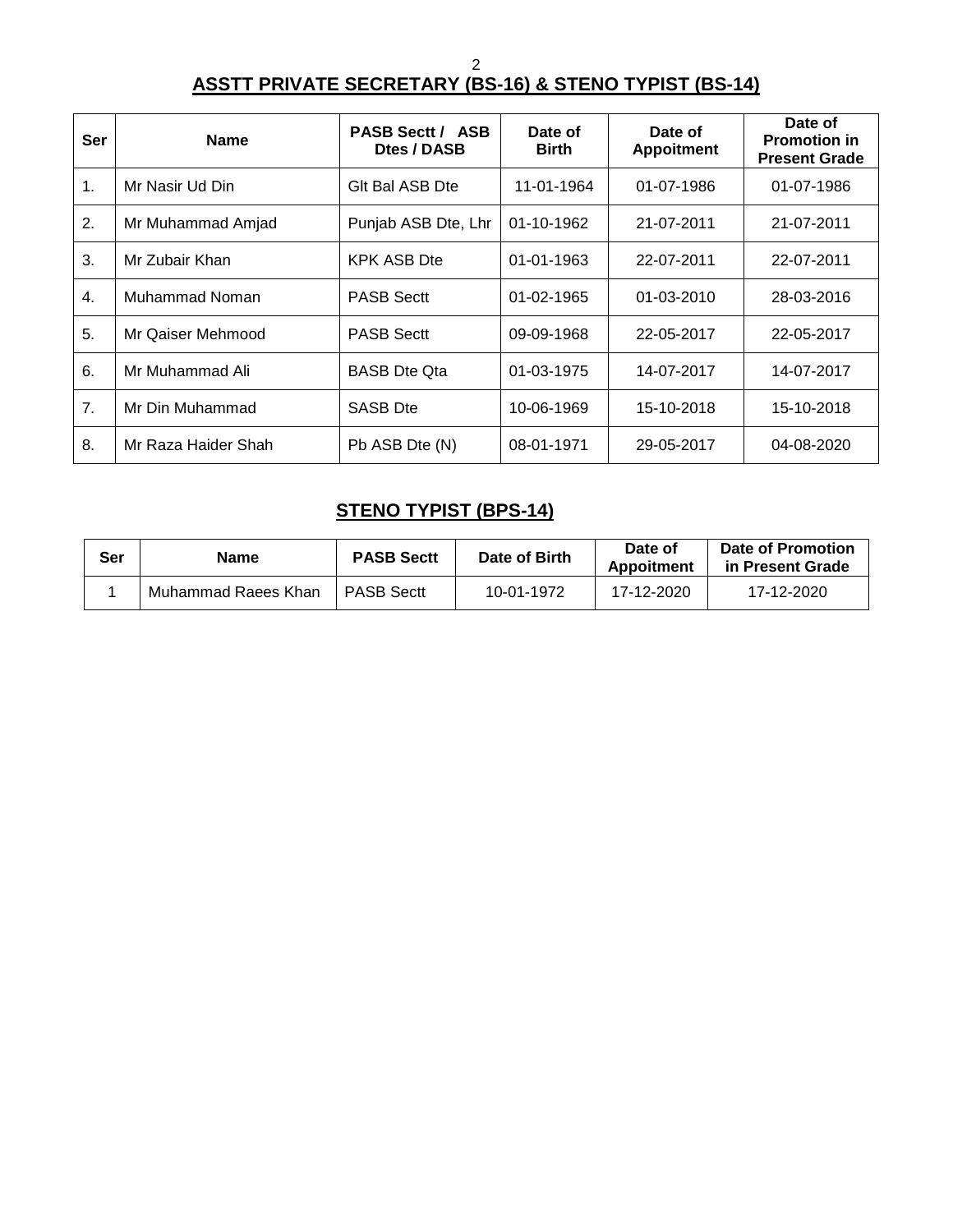# **ASSISTANTS (BPS-15 / 16)**

| <b>Ser</b>       | <b>Name</b>                   | <b>PASB Sectt /</b><br><b>ASB Dtes</b> | Date of<br><b>Birth</b> | Date of<br><b>Appointment</b>   | Date of<br><b>Promotion in</b><br><b>Present Grade</b>                       | <b>Remarks</b>            |
|------------------|-------------------------------|----------------------------------------|-------------------------|---------------------------------|------------------------------------------------------------------------------|---------------------------|
| 1.               | Mr Zaighum Bilal              | Punjab (N) Rwp                         | 01-06-1966              | 01-10-1988                      | 09-07-2009<br>Pmtd as Asstt Inch<br>27-08-2012<br>Dem as Asstt<br>11-09-2013 | On LPR wef<br>01-05-22    |
|                  |                               |                                        |                         |                                 | Up gd as Asst                                                                | DOP as<br><b>Head Clk</b> |
| 2.               | Mr Muhammad Kamal             | Ghizer                                 | 13-09-1964              | 01-09-1980                      | 09-08-2018                                                                   | 01-05-1985                |
| $\overline{3}$ . | Mr Hafiz Ur Rehman            | Ghizer                                 | 05-06-1962              | 26-10-1981                      | $-$ do $-$                                                                   | 10-05-2001                |
| 4.               | Mr Naseer Ahmed               | Sheikhupura                            | 01-11-1963              | 11-11-1984                      | - do -                                                                       | 27-03-2006                |
| 5.               | Mr Khan Akbar Khan            | Mianwali                               | 15-04-1963              | 11-11-1997                      | - do -                                                                       | 10-10-2006                |
| 6.               | Mr Muhammad Siraj             | Sahiwal                                | $02 - 04 - 1963$        | 01-08-1998                      | $-do -$                                                                      | 27-10-2006                |
| 7.               | Mr Abdul Manan                | Quetta                                 | 14-05-1964              | 01-08-1983                      | - do -                                                                       | 02-04-2007                |
| 8.               | Mr Qurban Ali                 | Mirpurkhas                             | 06-07-1967              | 03-10-2006                      | 09-08-2018                                                                   | 19-09-2011                |
| 9.               | Mr Abdul Rahim                | <b>Badin</b>                           | 08-03-1968              | 27-05-1986                      | $-do -$                                                                      | 16-05-2012                |
| 10.              | Mr Aurangzeb                  | Kohat                                  | 12-03-1970              | 28-07-2003                      | $-$ do $-$                                                                   | 28-05-2012                |
| 11.              | Mr Muhammad Gulfraz           | Jhelum                                 | 04-08-1965              | 28-10-2004                      | $-$ do $-$                                                                   | 31-05-2012                |
| 12.              | Mr Abdul Razzaq               | Kasur                                  | 09-08-1964              | 21-04-2009                      | - do -                                                                       | $09-09-2013$              |
| 13.              | Mr Muhammad Sadiq             | Skardu                                 | 20-10-1964              | 28-12-1983                      | - do -                                                                       | 10-09-2013                |
| 14.              | Mr Mehboob Shah               | Bannu                                  | 03-12-1966              | 12-10-2010                      | - do -                                                                       | 16-09-2013                |
| 15.              | Mr Abid Hussain               | Chakwal                                | 10-10-1971              | 29-08-2007                      | - do -                                                                       | 20-12-2014                |
| 16.              | Mr Sher Zamin Khan            | Swabi                                  | 12-03-1963              | 30-10-1997                      | - do -                                                                       | 29-12-2014                |
| 17.              | Mr Muqeem                     | Bahawalnagar                           | 01-01-1969              | 04-07-2002                      | - do -                                                                       | 31-12-2014                |
| 18.              | Mr Muhammad Anwar             | Malakand                               | 01-01-1965              | 18-10-2006                      | - do -                                                                       | 31-12-2014                |
| 19.              | Mr Abdul Majeed               | Gujranwala                             | 04-05-1972              | 10-11-2009                      | - do -                                                                       | 02-03-2015                |
| 20.              | Mr Muhammad Akhtar            | RY Khan                                | 24-10-1967              | 10-11-1997                      | - do -                                                                       | 29-05-2015                |
| 21.              | Mr Iqbal Hussain Khan         | <b>Bhakkar</b>                         | 01-01-1963              | 01-11-1997                      | - do -                                                                       | 15-06-2015                |
| 22.              | Mr Abdul Sattar               | Okara                                  | 15-11-1968              | 01-11-1989                      | $-$ do $-$                                                                   | 07-03-2016                |
| 23.              | Mr Jawaid Iqbal               | Nawabshah                              | 05-12-1962              | 15-04-1982                      | $-do -$                                                                      | 08-11-2016                |
| 24.              | Mr Ghulam Rasool              | Hyderabad                              | 03-03-1978              | 06-07-2002                      | $-$ do $-$                                                                   | 20-04-2018                |
| 25.              | Mr Sanwilo                    | Karachi                                | 03-02-1973              | 5-11-1997 N/Q<br>30-11-1999 LDC | $-$ do $-$                                                                   | 23-04-2018                |
| 26.              | Mr Muhammad Afzal             | Vehari                                 | 02-04-1964              | 05-08-2002                      | $-$ do $-$                                                                   | 23-04-2018                |
| 27.              | Mr Muhammad Latif             | <b>TT Singh</b>                        | 24-05-1965              | 1-10-2009                       | $-$ do $-$                                                                   | 27-04-2018                |
| 28.              | Mr Said Rasul                 | <b>GB ASB Dte</b>                      | 01-01-1966              | 01-10-1982                      | - do -                                                                       | 14-05-2018                |
| 29.              | Mr Muhammad<br>Saddique Javed | Lahore                                 | 01-01-1963              | 21-11-2006                      | $-$ do $-$                                                                   | 28-05-2018                |
| 30.              | Muhammad Iqbal                | Pb ASB Dte<br>(C&S)                    | 10-03-1973              | 27-11-2018                      | 27-11-2018                                                                   |                           |
| 31.              | Mr Muhammad Asif              | Sialkot                                | 03-01-1970              | 20-05-2019                      | 20-05-2019                                                                   |                           |

3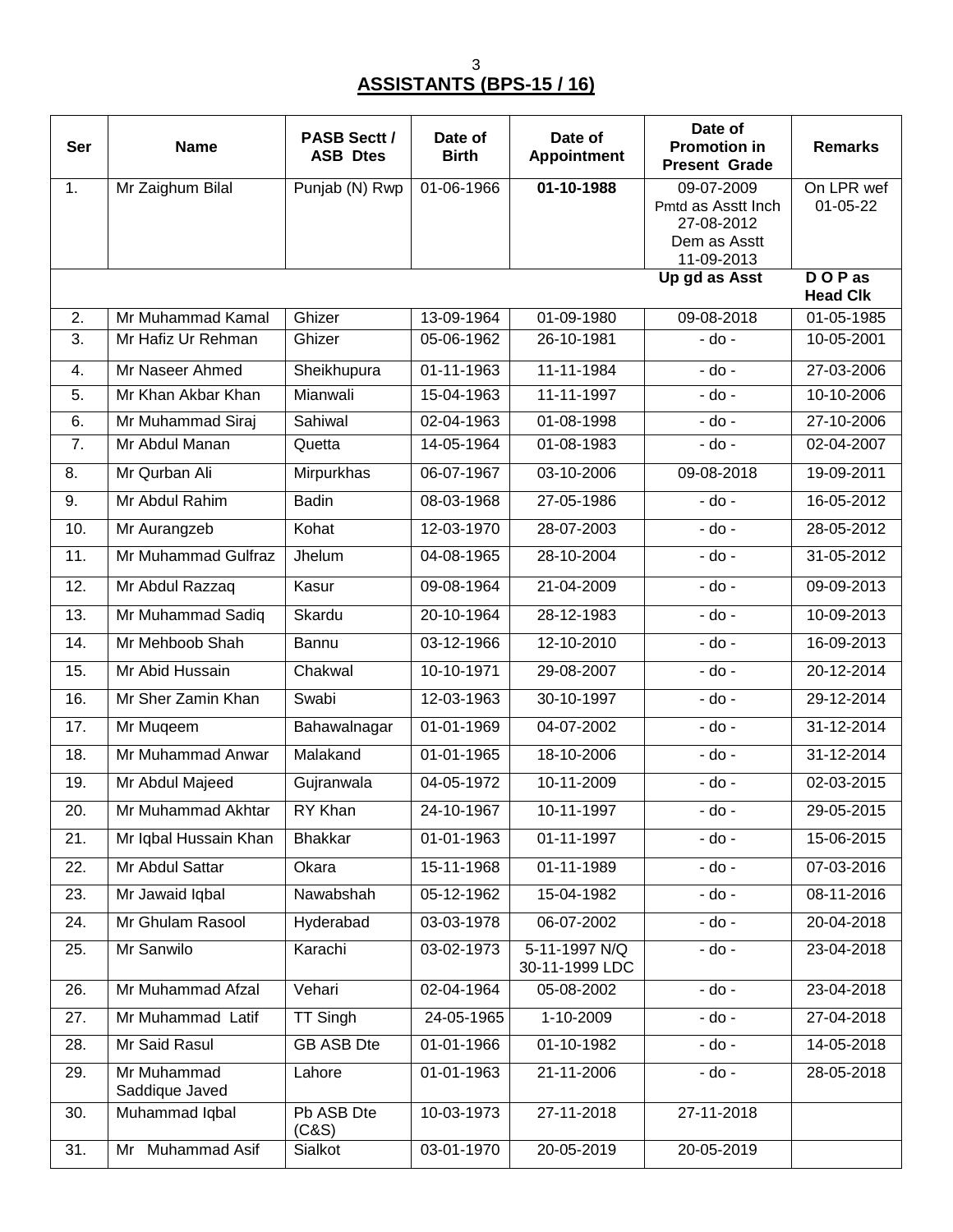| 4   |                                |                                        |                         |                               |                                                        |                      |
|-----|--------------------------------|----------------------------------------|-------------------------|-------------------------------|--------------------------------------------------------|----------------------|
| Ser | <b>Name</b>                    | <b>PASB Sectt /</b><br><b>ASB Dtes</b> | Date of<br><b>Birth</b> | Date of<br><b>Appointment</b> | Date of<br><b>Promotion in</b><br><b>Present Grade</b> | <b>Remarks</b>       |
| 32. | Mr Sahib Sardar                | Karak                                  | 05-04-1970              | 20-05-2019                    | 20-05-2019                                             |                      |
| 33. | Mr Amin Ur Rehman              | Mardan                                 | 19-08-1976              | 22 - 05 - 2019                | 22-05-2019                                             |                      |
| 34. | Mr Muhammad Moosa              | Sanghar                                | 05-02-1974              | 27-05-2019                    | 27-05-2019                                             |                      |
| 35. | Mr Mian Muhammad<br>Mehdi Atif | Sargodha                               | 01-04-1975              | 28-05-2019                    | 28-05-2019                                             |                      |
| 36. | Mr Zulfiqar Ali                | Gujrat                                 | 17-06-1969              | 31-05-2019                    | 31-05-2019                                             |                      |
| 37. | Mr Tahir Ali                   | Pb ASB Dte (N)                         | 01-01-1970              | 26-06-2019                    | 26-06-2019                                             |                      |
| 38. | Mr Shafi Muammad               | <b>Sukkur</b>                          | $17 - 03 - 1969$        | 03-11-97 Dvr<br>23-4-99 LDC   | 21-10-2019                                             |                      |
| 39. | Mr Zahoor Ahmed                | Faisalabad                             | 28-08-1974              | 22-07-1998                    | 11-11-2019                                             |                      |
| 40. | Mr Dadan Ali                   | <b>Bal ASB Dte</b>                     | 08-04-1976              | 15-09-2006                    | 26-12-2019                                             |                      |
| 41. | Mr Muhammad Farooq             | <b>PASB Sectt</b>                      | 28-07-1973              | 20-04-2020                    | 20-04-2020                                             |                      |
| 42. | Mr Hafiz Muhammad<br>Safdar    | DG Khan                                | 21-10-1975              | 30-3-10 LDC<br>15-10-14 UDC   | 04-08-2020                                             |                      |
| 43. | Mr Muhammad Ashfaq             | <b>SASB Dte</b>                        | 02-06-1966              | 21-12-1987                    | 05-08-2020                                             |                      |
| 44. | Mr Gul Zaman Janjua            | Tank                                   | 01-05-1963              | 14-10-06 LDC<br>03-04-13 UDC  | 10-08-2020                                             |                      |
| 45. | Mr Abdul Ghafoor               | DI Khan                                | 21-04-1970              | 26-7-11 LDC<br>17-09-14 UDC   | 12-08-2020                                             |                      |
| 46. | Mr Muhammad<br>Saleem          | <b>PASB Sectt</b>                      | 02-12-1968              | 26-11-1990                    | 13-08-2020                                             |                      |
| 47. | Mr Nazir Hussain               | Khuzdar                                | 01-01-1973              | 01-11-1997                    | 17-08-2020                                             |                      |
| 48. | Mr Ghulam Qadir                | Muzafargharh                           | 02-09-1975              | 18-02-2002                    | 19-08-2020                                             |                      |
| 49. | Mr Syed Muazam Ali<br>Shah     | Multan                                 | 01-12-1965              | 28-04-1999                    | 25-08-2020                                             |                      |
| 50. | Mr Usman Ghani                 | <b>PASB Sectt</b>                      | 26-12-1983              | 17-06-2013                    | 01-09-2020                                             |                      |
| 51. | Mr Zulfiqar Ali                | Pb ASB Dte<br>(C&S)                    | 15-10-1972              | 05-11-2020                    | 05-11-2020                                             |                      |
| 52. | Mr Abdul Jabbar Baig           | <b>PASB Sectt</b>                      | 15-04-1971              | 17-12-2020                    | 17-12-2020                                             |                      |
| 53. | Mr Muhammad Latif<br>Khan      | Islamabad                              | 20-09-1971              | 05-01-2021                    | 05-01-2021                                             |                      |
| 54. | Mr Ibqar Ali Shah              | Nowshera                               | 02-02-1974              | 02-02-2021                    | 02-02-2021                                             |                      |
| 55. | Mr Fazal-e-Manan               | <b>KPK ASB Dte</b>                     | 02-04-1970              | 08-09-2014                    | 23-04-2021                                             |                      |
| 56. | Mr Muhammad Zaman              | <b>KPK ASB Dte</b>                     | 01-01-1972              | 20-05-2015                    | 26-04-2021                                             |                      |
| 57. | Mr Zia Hussain                 | Mansehra                               | 05-04-1970              | 15-04-2013                    | 01-05-2021                                             |                      |
| 58. | Mr Bashir Ahmed                | Larkana                                | 01-04-1978              | 13-06-2013                    | 19-05-2021                                             |                      |
| 59. | Mr Maqsood Ahmed               | Khushab                                | 05-06-1967              | 01-01-1995                    | 24-05-2021                                             | LPR upto<br>30-09-22 |
| 60. | Mr Muhammad Khan               | Jhang                                  | 14-7-1974               | 03-12-2021                    | 03-12-2021                                             |                      |
| 61. | Mr Zafar Iqbal                 | Khushab                                | 30-3-1977               | 03-12-2021                    | 03-12-2021                                             |                      |
| 62. | Mr Muhammad Zahid              | <b>PASB Sectt</b>                      | 14-7-1972               | 23-12-2021                    | 23-12-2021                                             |                      |
| 63. | Mr Muhammad Ishaq              | Rawalpindi                             | 1-10-1973               | 24-12-2021                    | 24-12-2021                                             |                      |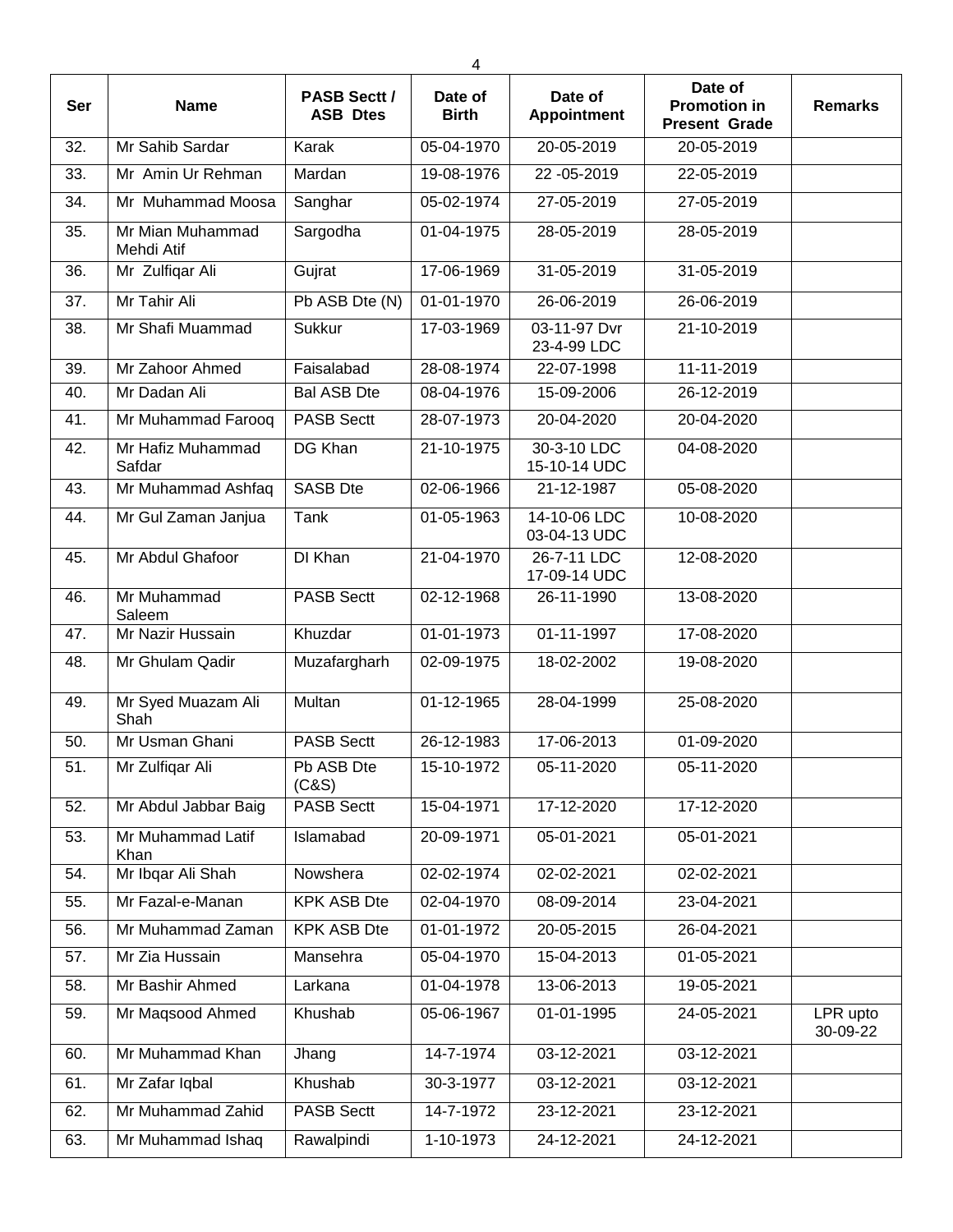| Ser | <b>Name</b>         | <b>PASB Sectt /</b><br><b>ASB Dtes</b> | Date of<br><b>Birth</b> | Date of<br><b>Appointment</b> | Date of<br><b>Promotion in</b><br><b>Present Grade</b> | <b>Remarks</b> |
|-----|---------------------|----------------------------------------|-------------------------|-------------------------------|--------------------------------------------------------|----------------|
| 64. | Mr Muhammad Sharif  | Attock                                 | 14-04-1971              | 26-05-2015                    | 28-03-2022                                             |                |
| 65. | Mr Muhammad Ijaz    | <b>KPK ASB Dte</b>                     | 15-09-1963              | 29-10-1997                    | 29-03-2022                                             |                |
| 66. | Mr Muhammad Israr   | Peshawar                               | 15-01-1963              | 08-11-1999                    |                                                        |                |
| 67. | Mr Muhammad Idrees  | Bahawalpur                             | 18-05-1970              | 28-05-2015                    |                                                        |                |
| 68. | Mr Wajid Ali        | Abbottabad                             | 20-05-1980              | 16-05-2016                    |                                                        |                |
| 69. | Magsood Ahmed<br>Mr | Gilgit                                 | 15-04-1972              | 17 - 05 - 2016                |                                                        |                |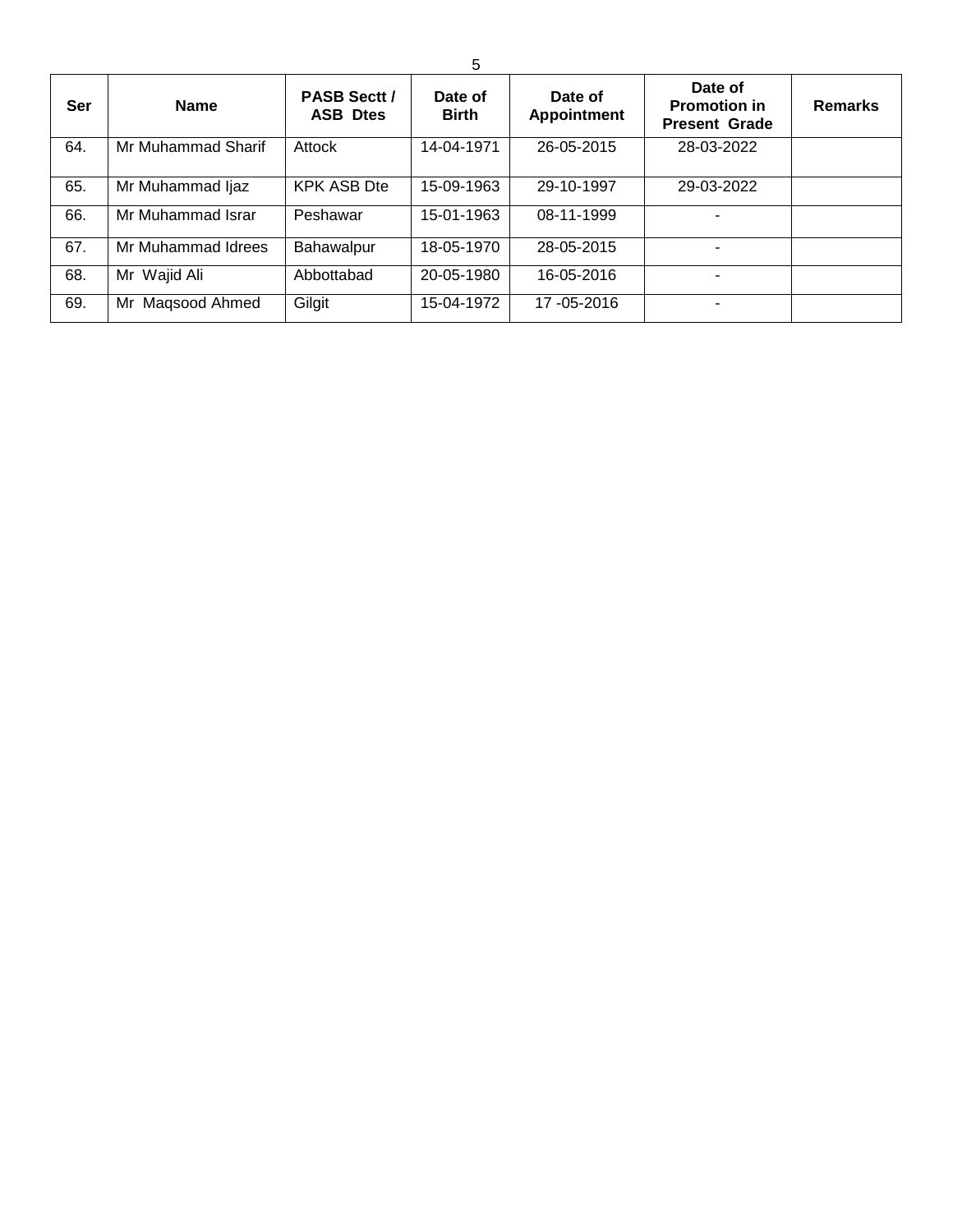6 **UDCs (BPS-11)**

| Ser | <b>Name</b>             | <b>DASB</b>        | Date of<br><b>Birth</b> | Date of<br><b>Appointment</b> | <b>Date of Present</b><br>Grade |
|-----|-------------------------|--------------------|-------------------------|-------------------------------|---------------------------------|
| 1.  | Mr Syed Anwar Hussain   | Quetta             | 15-07-1963              | 01-12-1986                    | 27-05-1992                      |
| 2.  | Mr Shakil Raza          | Bahawalpur         | 14-02-1965              | 31-08-2007                    | 31-08-2007                      |
| 3.  | Mr Fakhar ud Din        | Kohat              | 25-09-1964              | 30-07-2005                    | 12-05-2008                      |
| 4.  | Mr Riaz Ahmed Shah      | Punjab ASB Dte     | 01-04-1965              | 27-03-2010                    | 27-03-2010                      |
| 5.  | Mr Ismail Khan          | <b>GB ASB Dte</b>  | 15-02-1965              | 09-06-1981                    | 17-05-2010 (On LPR)             |
| 6.  | Hafiz Ishrat Ali        | Gujrat             | 01-01-1967              | 18-08-2011                    | 18-08-2011                      |
| 7.  | Mr Imam Bakhsh          | <b>DG Khan</b>     | 10-12-1964              | 16-02-2002                    | 15-11-2012                      |
| 8.  | Mr Ghulam Farid         | Jhelum             | 01-11-1968              | 09-04-2013                    | 09-04-2013                      |
| 9.  | Mr Ameer Ali            | <b>Mirpur Khas</b> | 06-01-1976              | 13-06-2013                    | 13-06-2013                      |
| 10. | Mr Syed Ahmed Shah      | Skardu             | 01-01-1966              | 20-08-1987                    | 30-05-2014                      |
| 11. | Mr Ansar Mahmood        | Chakwal            | 08-12-1976              | 29-04-2015                    | 29-04-2015                      |
| 12. | Mr Musammar Khan        | Swabi              | 03-03-1970              | 22-05-2015                    | 22-05-2015                      |
| 13. | Mr Latif Ullah          | Karak              | 10-08-1972              | 22-05-2015                    | 22-05-2015                      |
| 14. | Mr Aurangzeb            | Malakand           | 16-04-1974              | 22-05-2015                    | 22-05-2015                      |
| 15. | Mr Shafiq Ur Rehman     | Okara              | 22-11-1970              | 01-10-2009                    | 26-05-2015                      |
| 16. | Mr Mukhtar Ahmed        | Gujranwala         | 01-04-1971              | 28-05-2015                    | 28-05-2015                      |
| 17. | Mr Ahmed Sher           | Khushab            | 25-04-1972              | 29-05-2015                    | 29-05-2015                      |
| 18. | Mr Mushtaq Ahmed        | <b>DI Khan</b>     | 05-02-1979              | 29-05-2015                    | 29-05-2015                      |
| 19. | Mr Muhammad Saleem      | Sialkot            | 07-05-1970              | 01-06-2015                    | 01-06-2015                      |
| 20. | Mr Muhammad Ashraf      | <b>Bhakkar</b>     | 01-01-1971              | 11-06-2015                    | 11-06-2015                      |
| 21. | Mr Muhammad Shahzad     | <b>PASB Sectt</b>  | 17-05-1969              | 11-04-1996                    | 17-11-2015                      |
| 22. | Mr Aziz Ur Rehman       | Islamabad          | 07-10-1974              | 21-01-1998                    | 17-11-2015                      |
| 23. | Mr Taj Ali Khan         | Mardan             | 01-06-1971              | 13-05-2016                    | 13-05-2016                      |
| 24. | Mr Muhammad Safdar      | Punjab ASB Dte (N) | 14-04-1973              | 23 05-2016                    | 23 05-2016                      |
| 25. | Mr Ghulam Rasool        | Quetta             | 10-06-1979              | 23-05-2016                    | 23-05-2016                      |
| 26. | Mr Muhammad Jamil       | Rwalpindi          | 12-12-1973              | 24 - 05 - 2016                | 24-05-2016                      |
| 27. | Mr Muhammad Azhar Waqas | Muzafargarh        | 01-08-1974              | 21-04-1999                    | 25-01-2017                      |
| 28. | Mr Musarat Nawaz        | Swabi              | 01-01-1963              | 19-02-2001                    | 25-01-2017                      |
| 29. | Mr Syed Asad Ali Shah   | Mianwali           | 01-10-1973              | 18-05-2017                    | 18-05-2017                      |
| 30. | Mr Ahmed Khan           | Chakwal            | 28-05-1972              | 24-05-2017                    | 24-05-2017                      |
| 31. | Mr Bashir Ahmed         | Multan             | 08-08-1980              | 25-05-2017                    | 25-05-2017                      |
| 32. | Mr Muhammad Khalil      | Islamabad          | 05-04-1975              | $31 - 05 - 2017$              | 31-05-2017                      |
| 33. | Mr Bahadur Aman         | GB ASB Dte         | 10-06-1965              | 10-11-1986                    | 12-04-2018                      |
| 34. | Mr Muhammad Subtain     | Faisalabad         | 20-10-1963              | 01-01-1987                    | 23-05-2018                      |
| 35. | Mr Muhammad Aslam       | Bahawalnagar       | 01-12-1963              | 26-10-1999                    | 23-05-2018                      |
| 36. | Mr Muhammad Shoaib      | Mansehra           | 02-02-1974              | 18-07-1998                    | 28-05-2018                      |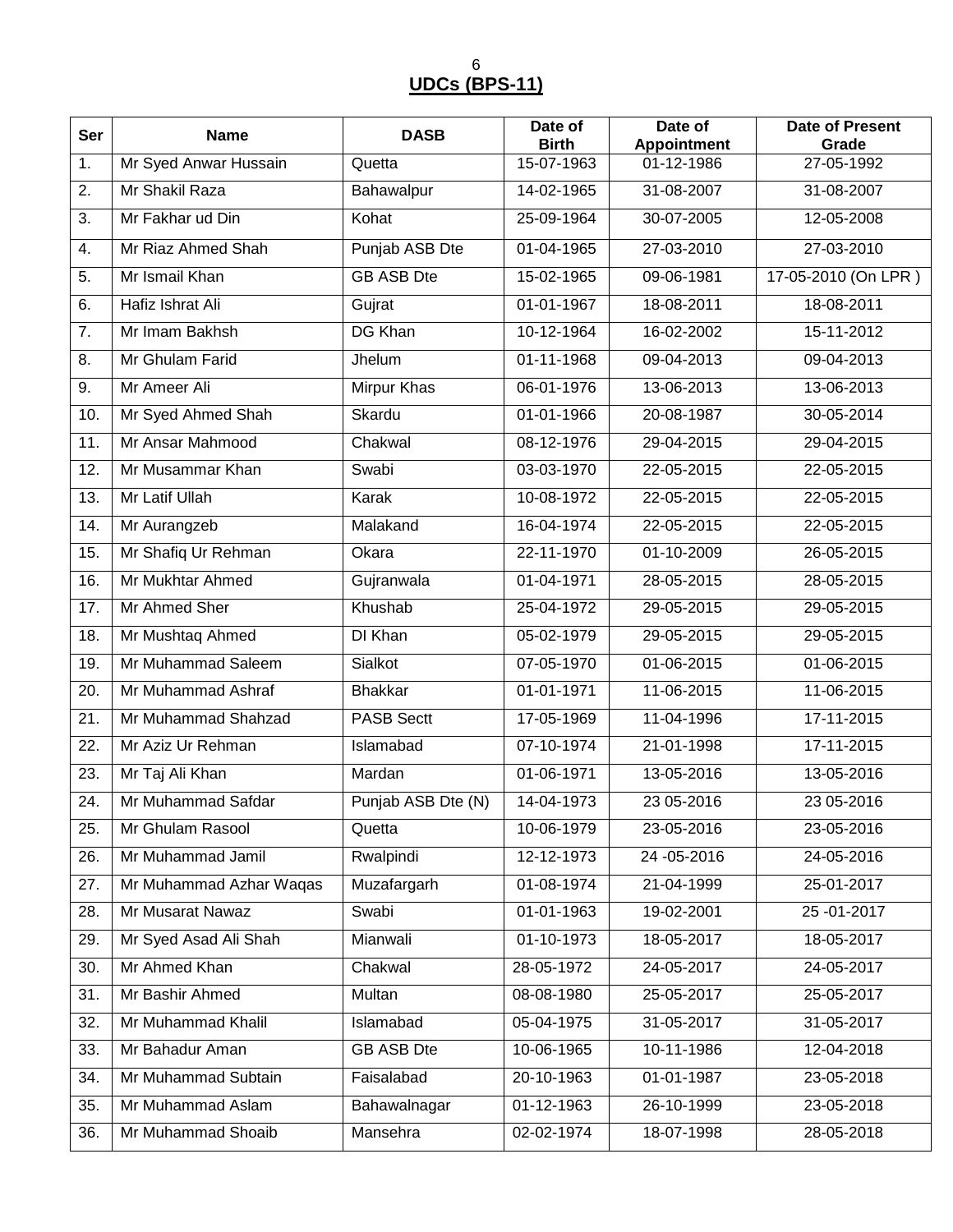|     |                          | 7                  |            |                                  |              |
|-----|--------------------------|--------------------|------------|----------------------------------|--------------|
| 37. | Mr Hadi Ullah            | Ghizer             | 01-11-1965 | 01-02-1984                       | 31-05-2018   |
| 38. | Mr Muhammad Aslam        | R.Y Khan           | 12-02-1963 | 04-11-1997                       | 21-06-2018   |
| 39. | Mr Zafar Abbas           | Pb ASB Dte (N)     | 10-05-1980 | 18-10-2018                       | 18-10-2018   |
| 40. | Mr Ahmed Khan            | Mianwali           | 25-09-1973 | 16-11-2018                       | 16-11-2018   |
| 41. | Mr Muhammad Zafar Iqbal  | Pb ASB Dte (C&S)   | 10-10-1974 | 20-05-2019                       | 20-05-2019   |
| 42. | Mr Muhammad Ramzan       | Okara              | 20-03-1976 | 20-05-2019                       | 20-05-2019   |
| 43. | Mr Muhammad Nadeem       | <b>KPK ASB Dte</b> | 20-03-1974 | 21-05-2019                       | 21-05-2019   |
| 44. | Mr Ghulam Qasim          | Multan             | 15-02-1978 | 21-05-2019                       | 21-05-2019   |
| 45. | Mr Najaf Ali Khan        | Jhang              | 02-01-1983 | 21-05-2019                       | 21-05-2019   |
| 46. | Mr Mati Ullah            | Mardan             | 02-04-1979 | 23-05-2019                       | 23-05-2019   |
| 47. | Mr Tahir Mehmood         | <b>Attock</b>      | 01-01-1975 | 28-06-2019                       | 28-06-2019   |
| 48. | Mr Taj Muhammad          | <b>Bal ASB Dte</b> | 10-02-1976 | 06-04-99 N/Q<br>15-02-02 LDC     | 26-03-2020   |
| 49. | Mr Shakil Ahmed          | <b>KPK ASB Dte</b> | 03-09-1962 | 24-07-2003                       | 26-03-2020   |
| 50. | Mr Khalid Mehmood        | T T Singh          | 16-06-1964 | 16-08-2003                       | 26-03-2020   |
| 51. | Mr Muhammad Saeed        | Gujrat             | 01-04-1964 | 21-02-2002                       | 23-04-2020   |
| 52. | Mr Muhammad Hassan Niaz  | <b>PASB Sectt</b>  | 24-02-1975 | 23-04-2020                       | 23-04-2020   |
| 53. | Mr Aziz Ur Rehman        | Attock             | 04-10-1979 | 29-04-2020                       | 29-04-2020   |
| 54. | Mr Karamat Hussain       | <b>PASB Sectt</b>  | 12-09-1975 | 03-06-2020                       | 01-06-2020   |
| 55. | Mr Muhammad Iqbal        | Karachi            | 13-03-1979 | 06-10-06 N/Q<br>14-4-07 LDC      | 05-08-2020   |
| 56. | Mr Bashir Ahmed          | Lahore             | 12-05-1963 | 21-01-2008                       | 06-08-2020   |
| 57. | Mr Zahoor Ahmed          | Sahiwal            | 16-10-1980 | 30-08-2007                       | 07-08-2020   |
| 58. | Mr Mian Jamal Shah       | Nowshera           | 06-04-1963 | 18-07-2005                       | 11-08-2020   |
| 59. | Mr Mumtaz Khan           | Kohat              | 01-06-1970 | 15-08-2007                       | 12-08-2020   |
| 60. | Mr Muhammad Saleem       | Sialkot            | 10-04-1963 | 07-06-2000                       | 13-08-2020   |
| 61. | Mr Muhammad Ramzan       | <b>PASB Sectt</b>  | 01-04-1966 | 29-01-2008                       | 26-08-2020   |
| 62. | Mr Saeed Akhtar          | Vehari             | 01-12-1976 | 03-11-2020                       | $03-11-2020$ |
| 63. | Mr Namir Ullah           | <b>KPK ASB Dte</b> | 16-11-1982 | 04-11-2020                       | 04-11-2020   |
| 64. | Mr Rahmat Ullah          | Sanghar            | 08-04-1978 | 05-11-2020                       | 05-11-2020   |
| 65. | Mr Abid Rasool           | Sheikhupura        | 01-01-1976 | 06-11-2020                       | 06-11-2020   |
| 66. | Mr Inayat Ullah          | Nawabshah          | 02-03-1981 | 09-11-2020                       | 09-11-2020   |
| 67. | Mr Manzoor Ali           | <b>Bal ASB Dte</b> | 07-01-1979 | 10-11-2020                       | 10-11-2020   |
| 68. | Mr Jameel Khan           | Sindh ASB Dte      | 01-06-1975 | 24-05-2019                       | 26-11-2020   |
| 69. | Mr Zafran Ullah Khan     | Bannu              | 04-01-1979 | 18-12-2020                       | 18-12-2020   |
| 70. | Mr Malik M. Ijaz Hussain | Lahore             | 01-12-1985 | 23-12-2020                       | 23-12-2020   |
| 71. | Mr Zafar Iqbal           | <b>Bhakkar</b>     | 07-02-1976 | 30-12-2020                       | 30-12-2020   |
| 72. | Mr Waseem Ahmed          | <b>PASB Sectt</b>  | 01-01-1981 | 08-01-2021                       | 08-01-2021   |
| 73. | Mr Abdul Wahab           | Peshawar           | 01-04-1981 | 01-02-2021                       | 01-02-2021   |
| 74. | Mr Ghulam Ali            | Hyderabad          | 17-10-1977 | 27-05-2019 DMO<br>09-02-2021 UDC | 09-02-2021   |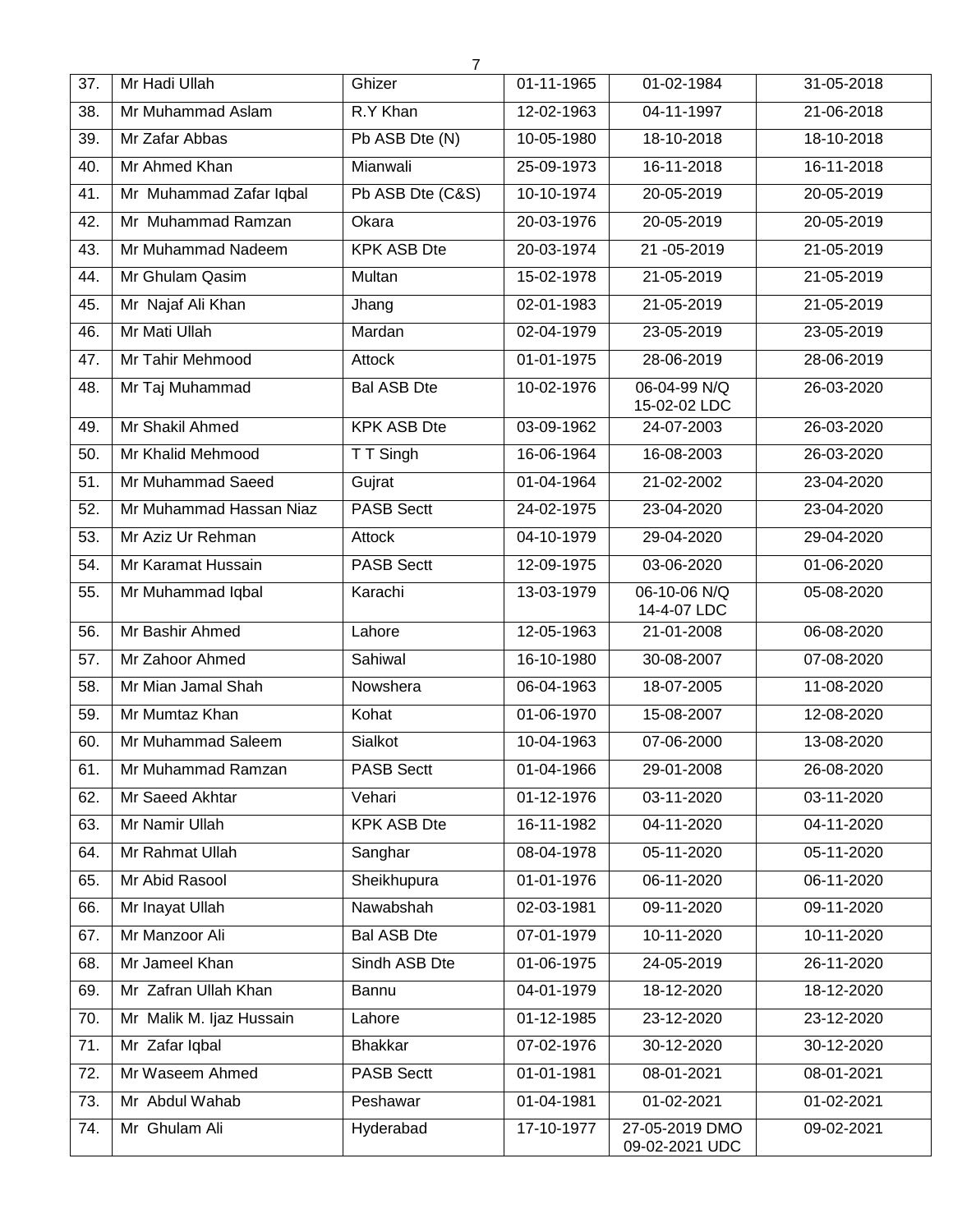| 75. | Mr Mumtaz Ali             | Larkana             | 18-09-1979 | 11-02-2021   | $11 - 02 - 2021$         |
|-----|---------------------------|---------------------|------------|--------------|--------------------------|
| 76. | Mr Ghulam Mustafa         | <b>Badin</b>        | 06-06-1982 | 12-02-2021   | 12-02-2021               |
| 77. | Mr Imtiaz Hassan          | Karachi             | 25-01-1980 | 22-02-2021   | 22-02-2021               |
| 78. | Mr Shabir Hussain         | Gilgit              | 02-02-1978 | 08-03-2021   | 08-03-2021               |
| 79. | Mr Muhammad Waqar         | <b>SASB Dte Kci</b> | 14-06-1976 | $15-03-2021$ | 15-03-2021               |
| 80. | Mr Muhammad Safeer        | <b>Bal ASB Dte</b>  | 16-06-1973 | 29-09-2009   | 20-04-2021               |
| 81. | Mr Sabz Ali Khan          | Karak               | 03-02-1965 | 16-10-2006   | 22-04-2021               |
| 82. | Mr Abid Hussain           | Mansehra            | 01-12-1977 | 12-08-2010   | 22-04-2021               |
| 83. | Mr Qurban Ali             | Khuzdar             | 01-04-1972 | 20-08-2010   | 22-04-2021               |
| 84. | Mr Bakhtaj Ali            | Nowshera            | 06-06-1972 | 30-03-2010   | 23-04-2021               |
| 85. | Mr Wali Dad               | Sargodha            | 15-08-1965 | 16-12-2006   | 11-05-2021               |
| 86. | Mr Jeewan Khan            | Hyderabad           | 01-03-1963 | 23-04-1999   | 18-05-2021               |
| 87. | Mr Muhammad Saleem        | <b>Sukkur</b>       | 02-07-1976 | 17-04-2010   | 21-05-2021               |
| 88. | Mr Hafiz Mushtaq Ali      | Sahiwal             | 01-1-1978  | 04-12-2021   | $\overline{04}$ -12-2021 |
| 89. | Mr Iftikhar Ahmed         | Jhelum              | 15-01-1977 | 01-01-2022   | 01-01-2022               |
| 90. | Mr Isa Karim              | Chitral             | 12-4-1977  | 4-01-2022    | 04-01-2022               |
| 91. | Mr Muhammad Idrees        | Rawalpindi          | 01-04-1963 | 22-10-2004   | 26-03-2022               |
| 92. | Mr Muhammad Shafi         | Khushab             | 18-03-1964 | 21-02-2008   | 27-03-2022               |
| 93. | Mr Ahmed Mir              | <b>GB ASB Dte</b>   | 01-04-1967 | 07-11-1985   | 01-04-2022               |
| 94. | Mr Muhammad Khalil        | Sargodha            | 15-05-1963 | 23-02-2005   | 04-04-2022               |
| 95. | Mr Muhammad Asghar Shahid | Faisalabad          | 20-05-1968 | 13-04-2009   | 07-04-2022               |
| 96. | Mr Abu-ul-Hassan          | Sindh ASB Dte       | 01-02-1964 | 01-09-2007   | 11-04-2022               |
| 97. | Mr Habib Ullah Sajid      | Kasur               | 01-04-1974 | 14-04-2009   | 17-05-2022               |
|     |                           |                     |            |              |                          |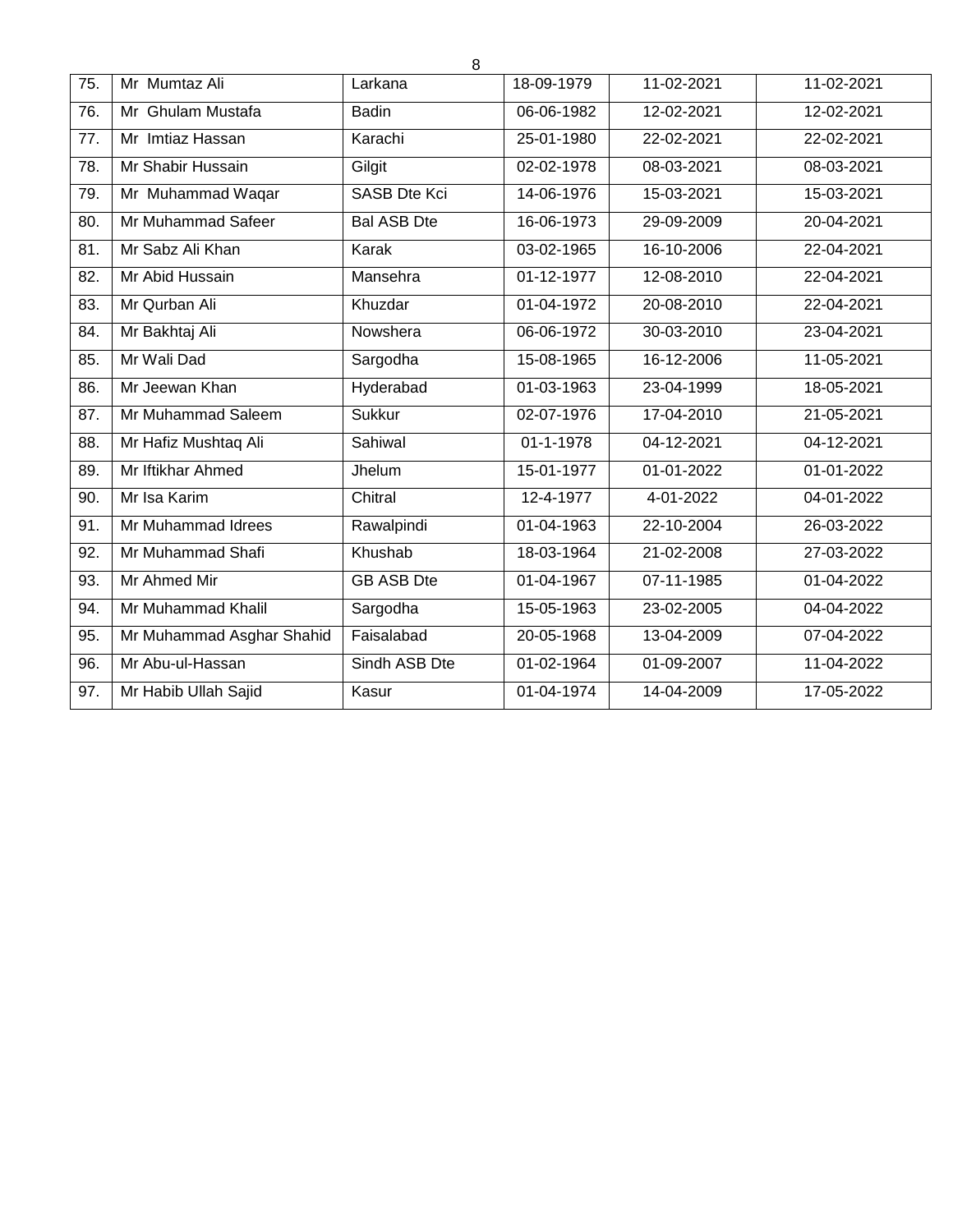9 **LDCs (BPS-9)**

| Ser | <b>Name</b>             | <b>DASB</b>        | Date of Birth                       | <b>Date of Appointment</b>                                                                                  |
|-----|-------------------------|--------------------|-------------------------------------|-------------------------------------------------------------------------------------------------------------|
| 1.  | Mr Syed Farooq Hassan   | Mirpur Khas        | 04-08-1968                          | 25-02-1988 (N/Q)<br>15-12-1992 (LDC)<br>31-5-2018 (UDC) Demoted from UDC<br>to LDC on his own req in Dec 18 |
| 2.  | <b>Muhammad Saleem</b>  | Khuzdar            | 13-07-1969<br>LPR upto<br>30-4-2023 | 09-03-1996<br>Prom as UDC 5-11-2012 & Dem as<br>LDC on 31-10-2014                                           |
| 3.  | Mr Muhammad Arif Khan   | Chakwal            | 01-04-1971                          | 18-07-1998                                                                                                  |
| 4.  | Mr Sajid Ullah Khan     | Mianwali           | 15-05-1966                          | 01-11-1999                                                                                                  |
| 5.  | Mr Saad Ullah Jan       | <b>Bannu</b>       | 20-12-1962                          | 08-11-1999                                                                                                  |
| 6.  | Mr Jahanzeb             | Swabi              | 03-03-1966                          | 15-06-2000                                                                                                  |
| 7.  | Mr Ghulam Muhammad      | Nawabshah          | 01-04-1964                          | 19-02-2001                                                                                                  |
| 8.  | Mr Muhammad Iqbal       | <b>Bhakkar</b>     | 10-04-1964                          | 19-02-2002                                                                                                  |
| 9.  | Mr Ali Raza             | <b>KPK ASB Dte</b> | 01-06-1964                          | 19-02-2002<br>(Re-instated 30-04-2011 &<br>30-04-2012)                                                      |
| 10. | Mr Rehmat Khan          | Sanghar            | 12-01-1968                          | 19-02-2002                                                                                                  |
| 11. | Mr Mukhtar Hussain      | Khushab            | 01-10-1965                          | 25-02-2002                                                                                                  |
| 12. | Mr Allah Dad            | Jhang              | 13-05-1966                          | 26-02-2002                                                                                                  |
| 13. | Mr Rashid Ahmed         | Muzaffargarh       | 03-03-1963                          | 29-06-2002                                                                                                  |
| 14. | Mr Muhammad Zaren Khan  | R Y Khan           | 01-04-1965                          | 01-07-2002                                                                                                  |
| 15. | Mr Muhammad Javed       | Mansehra           | 12-05-1965                          | 01-08-2003                                                                                                  |
| 16. | Mr Muhammad Akhtar Khan | <b>Bhakkar</b>     | 01-09-1964                          | 04-08-2003                                                                                                  |
| 17. | Mr Muhammad Afzal       | Gujrat             | 10-01-1965                          | 30-09-2003                                                                                                  |
| 18. | Mr Muhammad Akram       | Kasur              | 15-06-1963                          | 28-10-2004                                                                                                  |
| 19. | Mr Javed Iqbal Kashif   | Faisalabad         | 25-12-1966                          | 30-10-2004                                                                                                  |
| 20. | Mr Muhammad Razaq       | Okara              | 14-05-1967                          | 01-11-2004                                                                                                  |
| 21. | Mr Ehsan Ullah          | Karak              | 10-04-1964                          | 14-03-2005                                                                                                  |
| 22. | Mr Noor Ahmed           | Okara              | 10-05-1968                          | 15-07-2005                                                                                                  |
| 23. | Mr Amin Khan            | Sheikhupura        | 07-06-1967                          | 16-07-2005                                                                                                  |
| 24. | Mr Misal Muhammad       | Rawalpindi         | 21-08-1964                          | 16-09-2006                                                                                                  |
| 25. | Mr Ghulam Abbas         | Sanghar            | 07-02-1965                          | 30-09-2006                                                                                                  |
| 26. | Mr Muhammad Tariq       | Multan             | 10-09-1965                          | 17-11-2006                                                                                                  |
| 27. | Mr Hashmat Ali          | Bahawalnagar       | 15-03-1964                          | 01-12-2006                                                                                                  |
| 28. | Mr Adalat Baig          | Bahawalpur         | 30-04-1964                          | 06-12-2006                                                                                                  |
| 29. | Mr Shamshad Khan        | Ghizer             | 02-02-1966                          | 16-01-2007                                                                                                  |
| 30. | Mr Muhammad Riaz        | <b>Bal ASB Dte</b> | 15-06-1971                          | 16-04-2007                                                                                                  |
| 31. | Mr Ishrat Bashir        | Rawalpindi         | 27-01-1967                          | 27-08-2007                                                                                                  |
| 32. | Mr Ghulam Muhammad      | Mianwali           | 04-07-1965                          | 29-08-2007                                                                                                  |
| 33. | Mr Muhammad Waris       | Jhang              | 09-03-1972                          | 11-09-2007                                                                                                  |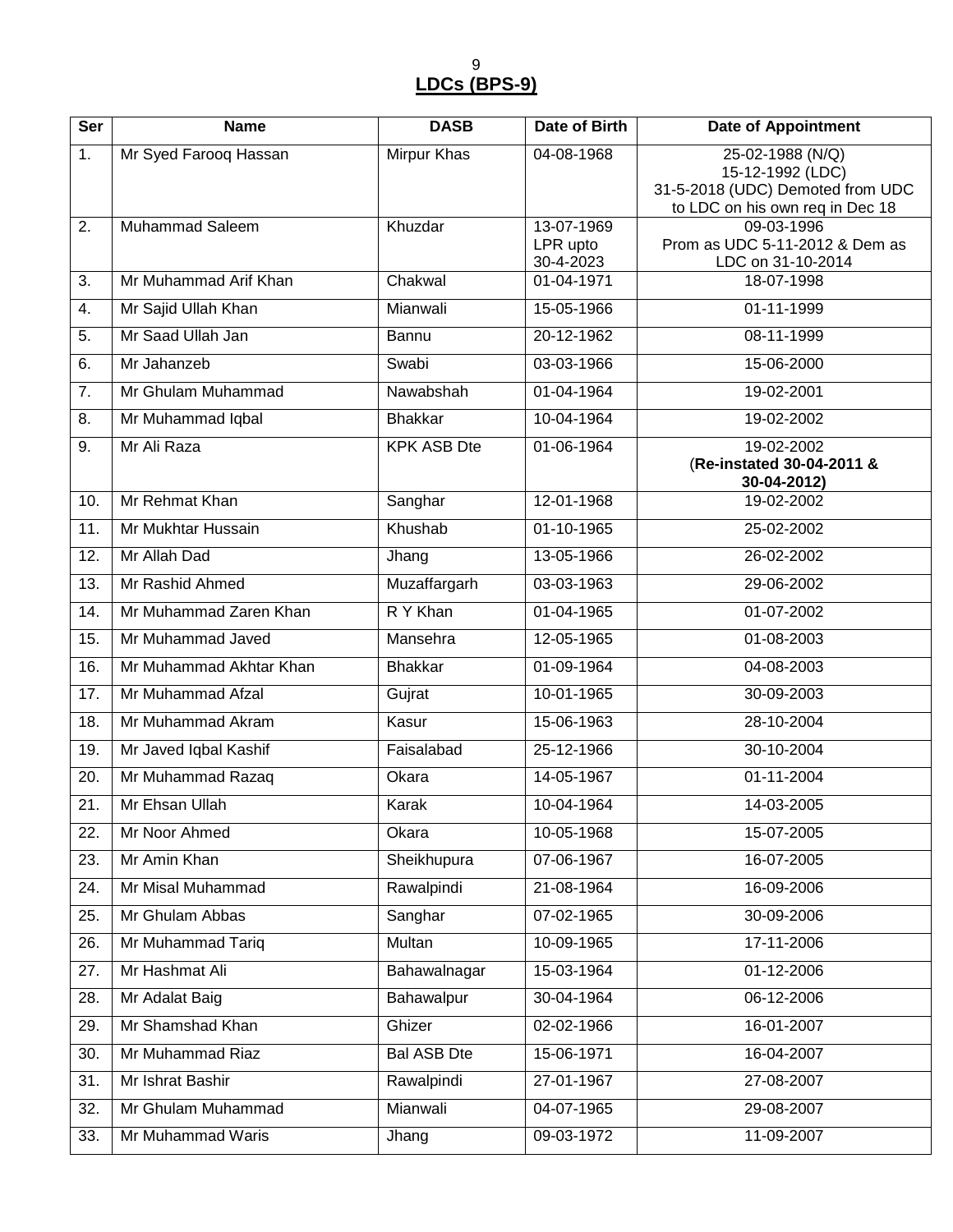|            | 10                            |                    |               |                              |  |  |  |  |  |
|------------|-------------------------------|--------------------|---------------|------------------------------|--|--|--|--|--|
| <b>Ser</b> | <b>Name</b>                   | <b>DASB</b>        | Date of Birth | <b>Date of Appointment</b>   |  |  |  |  |  |
| 34.        | Mr Muhammad Munir             | Sukkur             | 01-09-1964    | 27-12-2007                   |  |  |  |  |  |
| 35.        | Mr Abdul Hakeem               | Tank               | 06-04-1978    | 10-04-2009                   |  |  |  |  |  |
| 36.        | Mr Habib Ullah                | Sargodha           | 07-07-1972    | 15-04-2009                   |  |  |  |  |  |
| 37.        | Mr Ghulam Hussain             | Khushab            | 12-02-1968    | 06-05-2009                   |  |  |  |  |  |
| 38.        | Mr Muhammad Bux               | <b>Badin</b>       | 01-07-1977    | 09-09-2009                   |  |  |  |  |  |
| 39.        | Mr Muhammad Malik             | Sheikhupura        | 05-03-1967    | 29-09-2009                   |  |  |  |  |  |
| 40.        | Mr Ghulam Abbas               | Khushab            | 20-06-1968    | 01-10-2009                   |  |  |  |  |  |
| 41.        | Mr Mursaleen Akhtar           | Rawalpindi         | 13-05-1971    | 03-10-2009                   |  |  |  |  |  |
| 42.        | Mr Ibad Ali Khan              | Lahore             | 10-10-1969    | 05-10-2009                   |  |  |  |  |  |
| 43.        | Mr Zafar Hayat                | Sargodha           | 02-01-1967    | 08-10-2009                   |  |  |  |  |  |
| 44.        | Mr Alamgir                    | Malakand           | 12-05-1972    | 22-10-2009                   |  |  |  |  |  |
| 45.        | Mr Muhammad Gul               | Malakand           | 10-04-1965    | 23-10-2009                   |  |  |  |  |  |
| 46.        | Mr Zawar Hussain              | Gujrat             | 15-04-1972    | 04-11-2009                   |  |  |  |  |  |
| 47.        | Mr Lizat Khan                 | Karak              | 15-04-1969    | 25-11-2009                   |  |  |  |  |  |
| 48.        | Mr Muhammad Tahir             | <b>KPK ASB Dte</b> | 09-01-1968    | 01-12-2009                   |  |  |  |  |  |
| 49.        | Mr Khurshid Ali               | Peshawar           | 04-08-1970    | 01-12-2009                   |  |  |  |  |  |
| 50.        | Mr Sardar Khan                | Chitral            | 03-01-1973    | 23-01-2010                   |  |  |  |  |  |
| 51.        | Mr Muhammad Safdar Nadeem     | Attock             | 10-02-1973    | 10-08-2010                   |  |  |  |  |  |
| 52.        | Mr Muhammad Latif             | Bahawlnagar        | 01-05-1971    | 16-08-2010                   |  |  |  |  |  |
| 53.        | Mr Khan Muhammad              | Quetta             | 08-03-1972    | 30-08-2010                   |  |  |  |  |  |
| 54.        | Mr Syed Khuday Dad Taran      | Quetta             | 04-12-1978    | $01 - 09 - 2010$             |  |  |  |  |  |
| 55.        | Mr Muhammad Afzal             | Gujrat             | 27-03-1968    | 06-09-2010                   |  |  |  |  |  |
| 56.        | Mr Habib Ullah                | Bahawalpur         | 15-04-1970    | 07-09-2010                   |  |  |  |  |  |
| 57.        | Mr Saif UI Malook             | Nowshera           | 17-05-1970    | 11-10-2010                   |  |  |  |  |  |
| 58.        | Mr Saeed Khan                 | Mardan             | 15-04-1973    | 11-10-2010                   |  |  |  |  |  |
| 59.        | Mr Juma Khan                  | Tank               | 02-04-1974    | 19-10-2010                   |  |  |  |  |  |
| 60.        | Mr Muhammad Taqi              | Skardu             | 06-12-1965    | 04-12-2010                   |  |  |  |  |  |
| 61.        | Mr Muhammad Aftab             | Rawalpindi         | 14-12-1977    | 07-07-2011                   |  |  |  |  |  |
| 62.        | Mr Muhammad Ovais Farooqi     | Faisalabad         | 11-09-1971    | 19-07-2011                   |  |  |  |  |  |
| 63.        | Mr Umar Hayat                 | Kohat              | 08-08-1969    | 21-07-2011                   |  |  |  |  |  |
| 64.        | Mr Muhammad Amin              | D I Khan           | 10-02-1972    | 22-07-2011                   |  |  |  |  |  |
| 65.        | Mr Muhammad Usman Butt        | Gujrat             | 22-03-1970    | 10-08-2011                   |  |  |  |  |  |
| 66.        | Mr Muhammad Raziq             | T T Singh          | 11-04-1973    | 11-08-2011                   |  |  |  |  |  |
| 67.        | Mr Salamat Ali Khokar         | Sahiwal            | 05-02-1976    | 11-08-2011                   |  |  |  |  |  |
| 68.        | Mr Nasir Mehmood              | Lahore             | 10-05-1979    | 17-08-2011                   |  |  |  |  |  |
| 69.        | Mr Muhammad Saboor Khan       | Bannu              | 14-08-1968    | 19-08-2011                   |  |  |  |  |  |
| 70.        | Mr Muhammad Kaleem Khan Lodhi | <b>BASB</b> Dte    | 04-03-1971    | 10-04-2007 N/Q               |  |  |  |  |  |
| 71.        | Mr Imdad Hussain              | Multan             | 07-05-1976    | 19-08-2011 LDC<br>24-08-2011 |  |  |  |  |  |
|            |                               |                    |               |                              |  |  |  |  |  |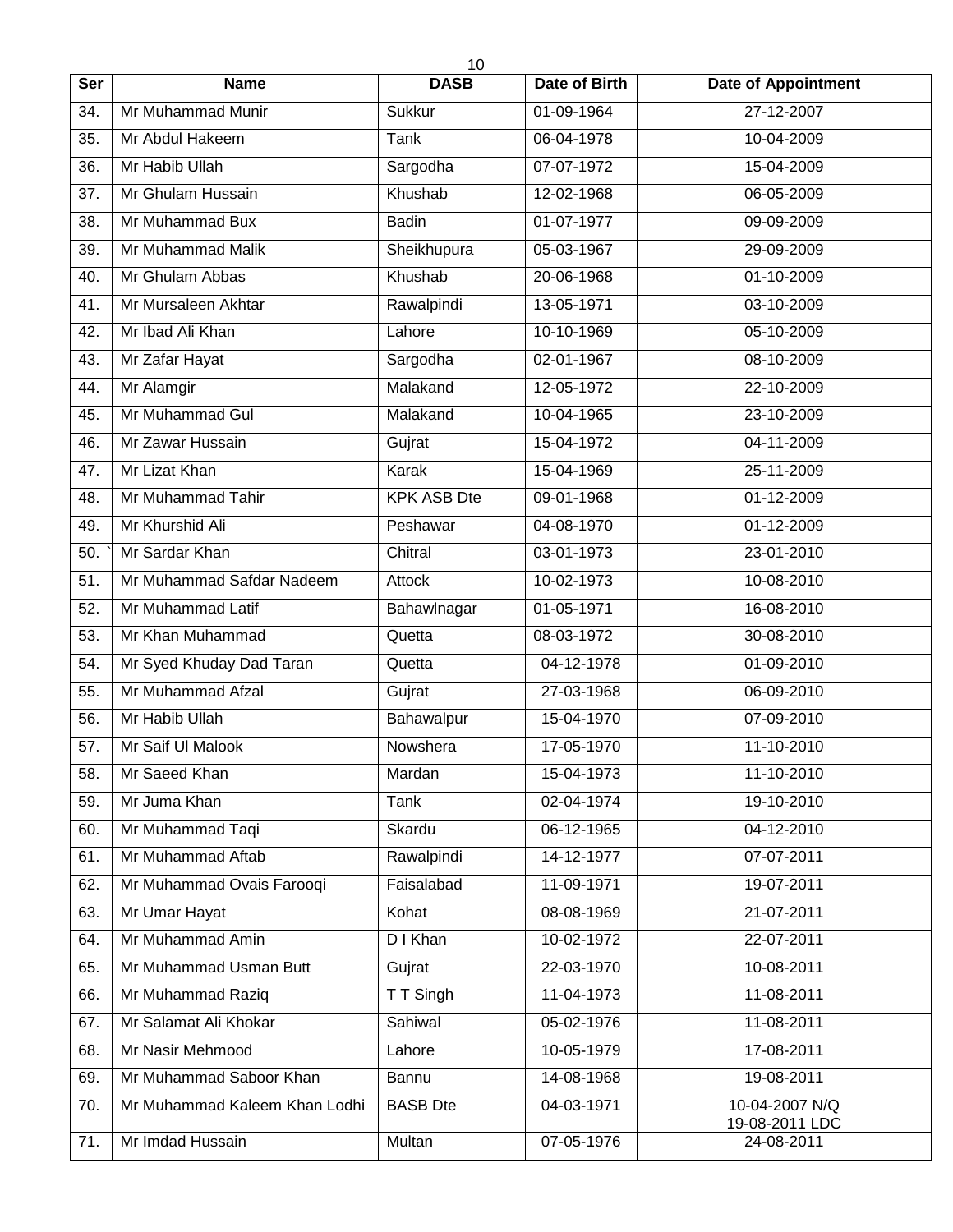|            | 11                       |                    |                      |                                        |  |  |  |  |
|------------|--------------------------|--------------------|----------------------|----------------------------------------|--|--|--|--|
| <b>Ser</b> | <b>Name</b>              | <b>DASB</b>        | <b>Date of Birth</b> | <b>Date of Appointment</b>             |  |  |  |  |
| 72.        | Mr Amal Bad Shah         | Kohat              | 11-09-1969           | 09-09-2011                             |  |  |  |  |
| 73.        | Mr Nasir Ali             | Kasur              | 01-03-1972           | 29-09-2009 Chowkidar<br>28-05-2012 LDC |  |  |  |  |
| 74.        | Mr Javed Ahmed           | Jhelum             | 15-05-1968           | 16-08-2010 DMO<br>30-05-2012 LDC       |  |  |  |  |
| 75.        | Mr Muhammad Ramzan       | D I Khan           | 14-08-1972           | 01-04-2013                             |  |  |  |  |
| 76.        | Mr Wasee Ud Din          | Chakwal            | 15-03-1977           | 01-04-2013                             |  |  |  |  |
| 77.        | Mr Ayub Khan             | Peshawar           | 10-09-1977           | 01-04-2013                             |  |  |  |  |
| 78.        | Mr Hafiz Abdul Latif     | D G Khan           | 10-10-1974           | 03-04-2013                             |  |  |  |  |
| 79.        | Mr Muhammad Tariq        | <b>Bhakkar</b>     | 25-12-1976           | 03-04-2013                             |  |  |  |  |
| 80.        | Mr Muhammad Ismail Malik | <b>PASB Sectt</b>  | 22-07-1968           | 04-04-2013                             |  |  |  |  |
| 81.        | Mr Khan Wadah            | Peshawar           | 15-02-1968           | 19-04-2013                             |  |  |  |  |
| 82.        | Mr Khalid Hussain        | Abbottabad         | 04-05-1968           | 19-04-2013                             |  |  |  |  |
| 83.        | Mr Suhno                 | Karachi            | 05-02-1981           | 11-06-2013                             |  |  |  |  |
| 84.        | Mr Muhammad Umar         | Sukkur             | 08-03-1975           | 13-06-2013                             |  |  |  |  |
| 85.        | Mr Aziz Ullah            | Quetta             | 01-01-1978           | 14-06-2013                             |  |  |  |  |
| 86.        | Mr Jamal-ud-Din          | Sukkur             | 01-01-1970           | 19-06-2013                             |  |  |  |  |
| 87.        | Mr Bulbul Jan            | <b>GB ASB Dte</b>  | 07-11-1975           | 27-06-2013                             |  |  |  |  |
| 88.        | Sana Ullah               | Skardu             | 11-09-1973           | 28-06-2013                             |  |  |  |  |
| 89.        | Mr Khalid Hussain        | Hyderabad          | 20-01-1978           | 05-07-2013                             |  |  |  |  |
| 90.        | Mr Hoat Khan             | Sanghar            | 10-09-1977           | 08-07-2013                             |  |  |  |  |
| 91.        | Mr Qadeer Ahmed          | Mansehra           | 06-03-1975           | 08-09-2014                             |  |  |  |  |
| 92.        | Mr Raees Khan            | Islamabad          | 17-01-1978           | 09-09-2014                             |  |  |  |  |
| 93.        | Mr Muhammad Shafique     | Sahiwal            | 09-01-1972           | 26-09-2014                             |  |  |  |  |
| 94.        | Mr Muhammad Asad Rauf    | Jhelum             | 18-08-1981           | 29-09-2014                             |  |  |  |  |
| 95.        | Mr Muhammad Ashraf       | Faisalabad         | 12-06-1973           | 30-09-2014                             |  |  |  |  |
| 96.        | Mr Muhammad Siddique     | Sialkot            | 04-08-1974           | 02-10-2014                             |  |  |  |  |
| 97.        | Mr Mukhtiar Hussain      | Larkana            | 01-01-1971           | 27-10-2014                             |  |  |  |  |
| 98.        | Mr Muhammad Sabir        | Karachi            | 24-07-1971           | 29-10-2014                             |  |  |  |  |
| 99.        | Mr Muhammad Alam         | Quetta             | 06-01-1975           | 24-12-2014                             |  |  |  |  |
| 100        | Mr Niaz Muhammad         | <b>Bal ASB Dte</b> | 03-02-1976           | 01-06-2009 Dvr<br>24-12-2014 LDC       |  |  |  |  |
| 101.       | Mr Nizam Ud Din          | Khuzdar            | 01-01-1983           | 19-08-2011 N/Qasid<br>24-12-2014 LDC   |  |  |  |  |
| 102.       | Mr Muhammad Tahir        | Khuzdar            | 02-02-1979           | 27-04-2015                             |  |  |  |  |
| 103.       | Mr Habib Ullah           | Skardu             | 25-09-1970           | 29-04-2015                             |  |  |  |  |
| 104.       | Mr Muhammad Hazir Khan   | Ghizer             | 05-04-1974           | 29-04-2015                             |  |  |  |  |
| 105.       | Mr Dildar Ali            | <b>GB ASB Dte</b>  | 26-10-1972           | 30-04-2015                             |  |  |  |  |
| 106.       | Mr Abdul Shakoor         | Mirpurkhas         | 25-01-1978           | 30-04-2015                             |  |  |  |  |
| 107.       | Mr Khalid Pervez         | Attock             | 10-06-1973           | 05-05-2015                             |  |  |  |  |
| 108.       | Mr Muhammad Khan         | <b>Bal ASB Dte</b> | 02-05-1973           | 06-05-2015                             |  |  |  |  |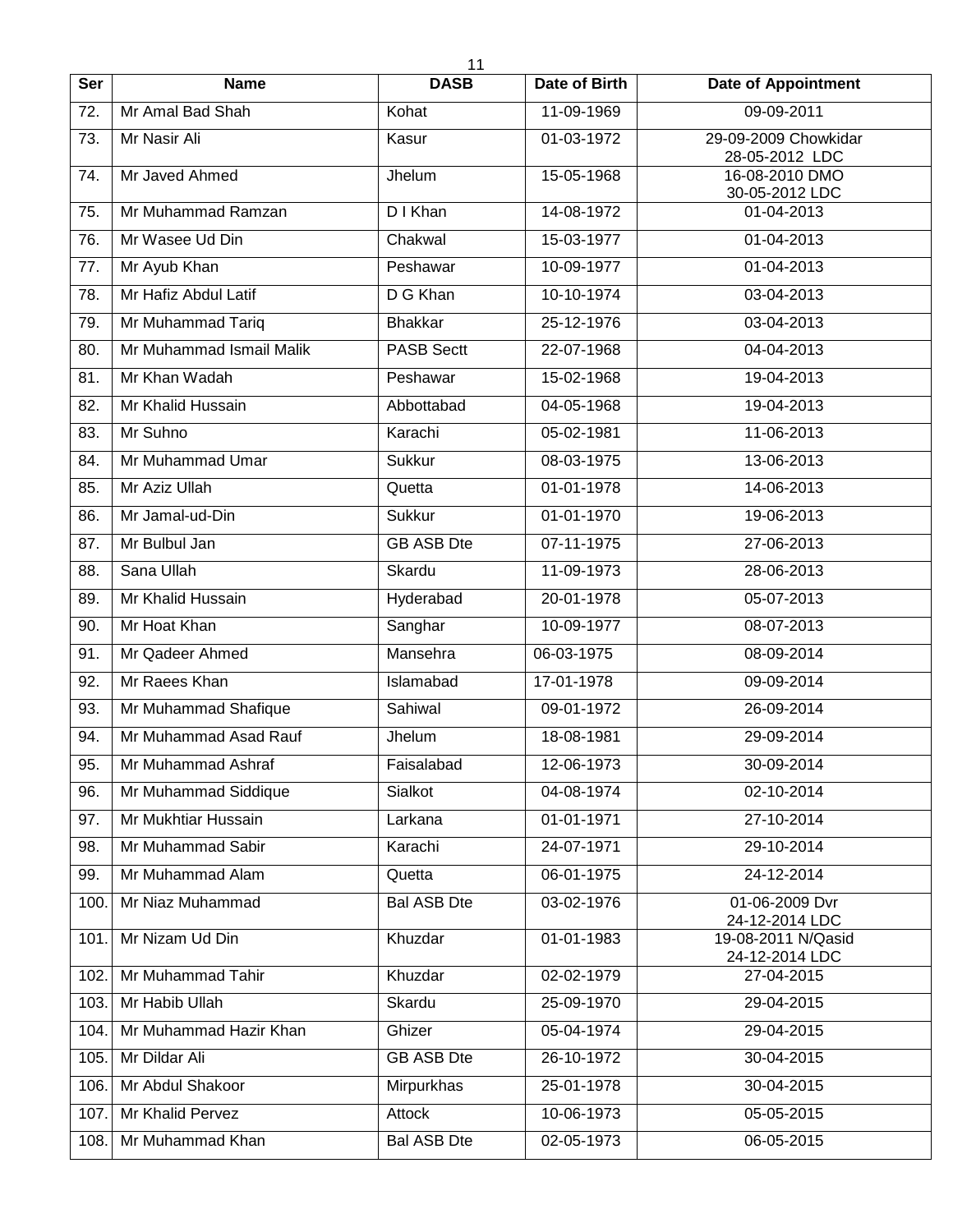|      | 12                      |                    |                             |                                        |  |  |  |
|------|-------------------------|--------------------|-----------------------------|----------------------------------------|--|--|--|
| Ser  | <b>Name</b>             | <b>DASB</b>        | Date of Birth               | <b>Date of Appointment</b>             |  |  |  |
| 109. | Mr Munir Ahmed          | Larkana            | 07-03-1974                  | 06-05-2015                             |  |  |  |
| 110. | Mr Muhammad Adil        | Jhelum             | 20-06-1970                  | 11-07-2011 Chowkidar<br>07-05-2015 LDC |  |  |  |
| 111. | Mr Muhammad Tariq       | Chakwal            | 21-12-1970                  | 07-05-2015                             |  |  |  |
| 112. | Mr Allah Warayo         | <b>Badin</b>       | 03-07-1974                  | 07-05-2015                             |  |  |  |
| 113. | Mr Aman Ullah           | Nawabshah          | 21-03-1982                  | 11-05-2015                             |  |  |  |
| 114. | Mr Ajmal Khan           | <b>KPK ASB Dte</b> | 01-01-1986                  | 19-05-2015                             |  |  |  |
| 115. | Mr Javid Iqbal          | Nowshera           | 01-01-1976                  | 20-05-2015                             |  |  |  |
| 116. | Mr Shabir Ahmed Usmani  | Karak              | 01-05-1981                  | 20-05-2015                             |  |  |  |
| 117. | Mr Muhammad Shafique    | Abbottabad         | 07-11-1971                  | 21-05-2015                             |  |  |  |
| 118. | Mr Muhammad Iqbal       | Mardan             | 27-09-1972                  | 26-05-2015                             |  |  |  |
| 119. | Mr Asad Abbas           | Vehari             | 15-05-1983                  | 26-05-2015                             |  |  |  |
| 120. | Mr Abdul Jabbar         | Muzaffargarh       | 17-08-1971                  | 27-05-2015                             |  |  |  |
| 121. | Mr Muhammad Altaf Zahid | Sheikhupura        | 05-01-1978                  | 27-05-2015                             |  |  |  |
| 122. | Mr Amjad Abbas          | Pb ASB Dte (C&S)   | 17-03-1974                  | 28-05-2015                             |  |  |  |
| 123. | Mr Zafar Iqbal          | <b>Bhakkar</b>     | 13-04-1976                  | 28-05-2015                             |  |  |  |
| 124. | Mr Wahid Bakhsh Sheraz  | D G Khan           | 04-02-1978                  | 02-07-2015                             |  |  |  |
| 125. | Mr Habib ur Rehman      | Tank               | 03-03-1976                  | 23-07-2015                             |  |  |  |
| 126. | Mr Lal Zaman            | Nowshera           | 25-03-1975                  | 13-05-2016                             |  |  |  |
| 127. | Mr Haq Nawaz            | Chakwal            | 06-06-1973                  | 17-05-2016                             |  |  |  |
| 128. | Mr Habib Ur Rehman      | Gujranwala         | 15-05-1971                  | 18-05-2016                             |  |  |  |
| 129. | Mr Abid Farooq          | Attock             | 20 - 04 - 1972              | 18-05-2016                             |  |  |  |
| 130. | Mr Manan Afsar          | Abbottabad         | 10-05-1972                  | 18-05-2016                             |  |  |  |
| 131. | Mr Waqar Ali            | Vehari             | 05 - 01 - 1976              | 18 - 05 - 2016                         |  |  |  |
| 132. | Mr Shahbaz Beg          | Multan             | 05-09-1971                  | 19 - 05 - 2016                         |  |  |  |
| 133. | Mr Muhammad Shahid      | Vehari             | 07-07-1989                  | 24 - 05 - 2016                         |  |  |  |
| 134. | Mr Muhammad Jamil       | Okara              | $\overline{16} - 05 - 1975$ | 25-05-2016                             |  |  |  |
| 135. | Mr Liagat Ali           | Gujranwala         | 03-01-1972                  | 26-05-2016                             |  |  |  |
| 136. | Mr Umar Daraz           | Bahawalnagar       | 01-02-1974                  | 26-05-2016                             |  |  |  |
| 137. | Mr Muhammad Younis      | Lahore             | 02-01-1972                  | 27 - 05 - 2016                         |  |  |  |
| 138. | Mr Shaukat Ali          | Pb ASB Dte (C&S)   | 14 - 08 - 1973              | 31-05-2016                             |  |  |  |
| 139. | Mr Roza Dad             | <b>GB ASB Dte</b>  | 08-07-1986                  | 08-06-2016                             |  |  |  |
| 140. | Mr Jamal Abdul Nasir    | Pb ASB Dte (N)     | 12-06-1971                  | 10-06-2016                             |  |  |  |
| 141. | Mr Asghar Ali           | Gilgit             | 15-05-1972                  | 10-06-2016                             |  |  |  |
| 142. | Mr Muhammad Fiaz        | <b>PASB Sectt</b>  | 20 - 09 - 1974              | 01-07-2016                             |  |  |  |
| 143. | Mr Shakil Ahmed         | Islamabad          | 01-01-1976                  | 27-03-2017                             |  |  |  |
| 144. | Mr Ghulam Abbas         | Pb ASB Dte (N)     | 16-06-1973                  | 10-04-2017                             |  |  |  |
| 145. | Mr Ijaz Ahmed           | Sialkot            | 10-06-1977                  | 30-05-2017                             |  |  |  |
| 146. | Mr Muhammad Rafique     | RY Khan            | 02-02-1978                  | 30-05-2017                             |  |  |  |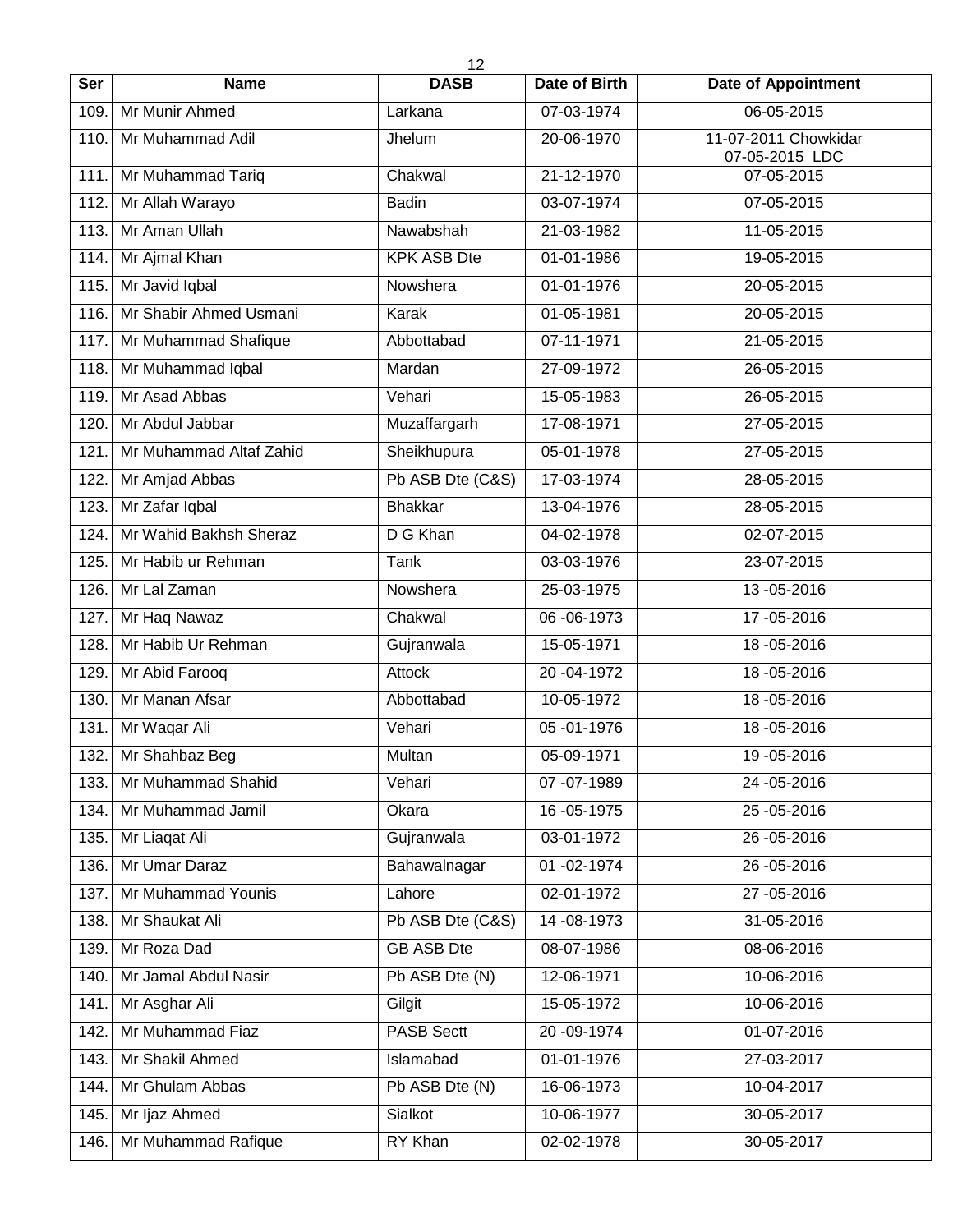|      | 13                          |                    |               |                                  |  |  |  |
|------|-----------------------------|--------------------|---------------|----------------------------------|--|--|--|
| Ser  | <b>Name</b>                 | <b>DASB</b>        | Date of Birth | <b>Date of Appointment</b>       |  |  |  |
| 147. | Mr Muhammad Tahir           | Multan             | 15-08-1982    | 30-05-2017                       |  |  |  |
| 148. | Mr Muhammad Hanif           | Sialkot            | 04-01-1975    | 31-05-2017                       |  |  |  |
| 149. | Mr Abdul Qayyum             | Kohat              | 10-05-1973    | 20-06-2017                       |  |  |  |
| 150  | Mr Muhammad Zakir           | Swabi              | 04-01-1979    | 20-06-2017                       |  |  |  |
| 151. | Mr Ahmed Shah               | <b>KPK ASB Dte</b> | 03-03-1981    | 20-06-2017                       |  |  |  |
| 152. | Mr Sarfraz Ahmed            | <b>TT Singh</b>    | 13-04-1974    | 23-06-2017                       |  |  |  |
| 153. | Mr Gohram                   | Sindh ASB Dte      | 10-04-1979    | 26-07-2017                       |  |  |  |
| 154. | Mr Altaf Hussain            | Mirpurkhas         | 15-08-1976    | 16-10-2018                       |  |  |  |
| 155. | Mr Nazar Muhammad           | Gujranwala         | 07-12-1983    | 16-10-2018                       |  |  |  |
| 156. | Mr Malik Babar Nawaz        | Abbottabad         | 14-10-1975    | 20-10-2018                       |  |  |  |
| 157. | Mr Muhammad Zahid           | Hyderabad          | 26-03-1981    | 23-10-2018                       |  |  |  |
| 158. | Mr Altaf Ullah Khan         | Mianwali           | 01-04-1980    | 26-10-2018                       |  |  |  |
| 159. | Mr Nigar Ali                | Mardan             | 01-05-1977    | 21-05-2019                       |  |  |  |
| 160. | Mr Muhammad Aslam           | <b>GB ASB Dte</b>  | 02-12-1977    | 21-05-2019                       |  |  |  |
| 161. | Mr Asghar Khan              | Gilgit             | 01-04-1978    | 21-05-2019                       |  |  |  |
| 162. | Mr Muhammad Saleem Khan     | Muzaffargarh       | 25-09-1974    | 22-05-2019                       |  |  |  |
| 163. | Mr Rahmat Ullah Khan        | Ghizer             | 04-06-1975    | 22-05-2019                       |  |  |  |
| 164. | Mr Muhammad Shahid Zaman    | <b>PASB Sectt</b>  | 25-09-1975    | 22-05-2019                       |  |  |  |
| 165. | Mr Rao Zafar Iqbal          | Sahiwal            | 06-09-1979    | 22-05-2019                       |  |  |  |
| 166. | Mr Muhammad Said Ameer      | Jhang              | 20-11-1979    | 22-05-2019                       |  |  |  |
| 167. | Mr Muhammad Asif            | Sargodha           | 15-10-1974    | 24-05-2019                       |  |  |  |
| 168. | Mr Nouman Ullah Khan        | Mansehra           | 18-03-1981    | 27-05-2019                       |  |  |  |
| 169. | Mr Muhammad Khalid Bashir   | Tank               | 08-12-1981    | 27-05-2019                       |  |  |  |
| 170. | Mr Ijaz Azeem               | DG Khan            | 05-05-1974    | 30-05-2019                       |  |  |  |
| 171. | Mr Rehman Ali               | Gujranwala         | 26-06-1983    | 24-06-2019                       |  |  |  |
| 172. | Mr Abdul Samad              | Swabi              | 12-02-1974    | 08-09-2014 DMO                   |  |  |  |
| 173. | <b>Arshad Shabbir Satti</b> | <b>PASB Sectt</b>  | 19-04-1976    | 27-03-2020 LDC<br>03-06-2020     |  |  |  |
| 174. | Mr Muhammad Atif Shahzad    | RY Khan            | 06-06-1975    | 04-11-2020                       |  |  |  |
| 175. | Mr Allah Ditta              | Faisalabad         | 10-02-1978    | 04-11-2020                       |  |  |  |
| 176. | Mr Muhammad Atif Iqbal      | Sargodha           | 28-04-1986    | 23-05-2019 DMO                   |  |  |  |
|      |                             |                    |               | 04-11-2020 LDC                   |  |  |  |
| 177. | Mr Saleem Ullah             | Peshawar           | 10-03-1982    | 05-11-2020                       |  |  |  |
| 178. | Mr Peter Masih              | Pb ASB Dte (C&S)   | 05-11-1989    | 05-11-2020                       |  |  |  |
| 179. | Mr Muhammad Imran           | T T Singh          | 15-02-1977    | 09-11-2020                       |  |  |  |
| 180. | Mr Muhammad Mateen          | Karachi            | 01-04-1975    | 12-11-2020                       |  |  |  |
| 181. | Ashfaq Ahmed                | PB ASB Dte (C&S)   | 10-05-1983    | 29-05-2019 Dvr<br>10-12-2020 LDC |  |  |  |
| 182. | Mr Naeem Ahmed              | Lahore             | 04-04-1973    | 24-05-2016 N/Qasid               |  |  |  |
| 183. | Mr Atta Ullah Jan           | Mardan             | 02-10-1976    | 11-12-2020 LDC<br>18-12-2020     |  |  |  |
|      |                             |                    |               |                                  |  |  |  |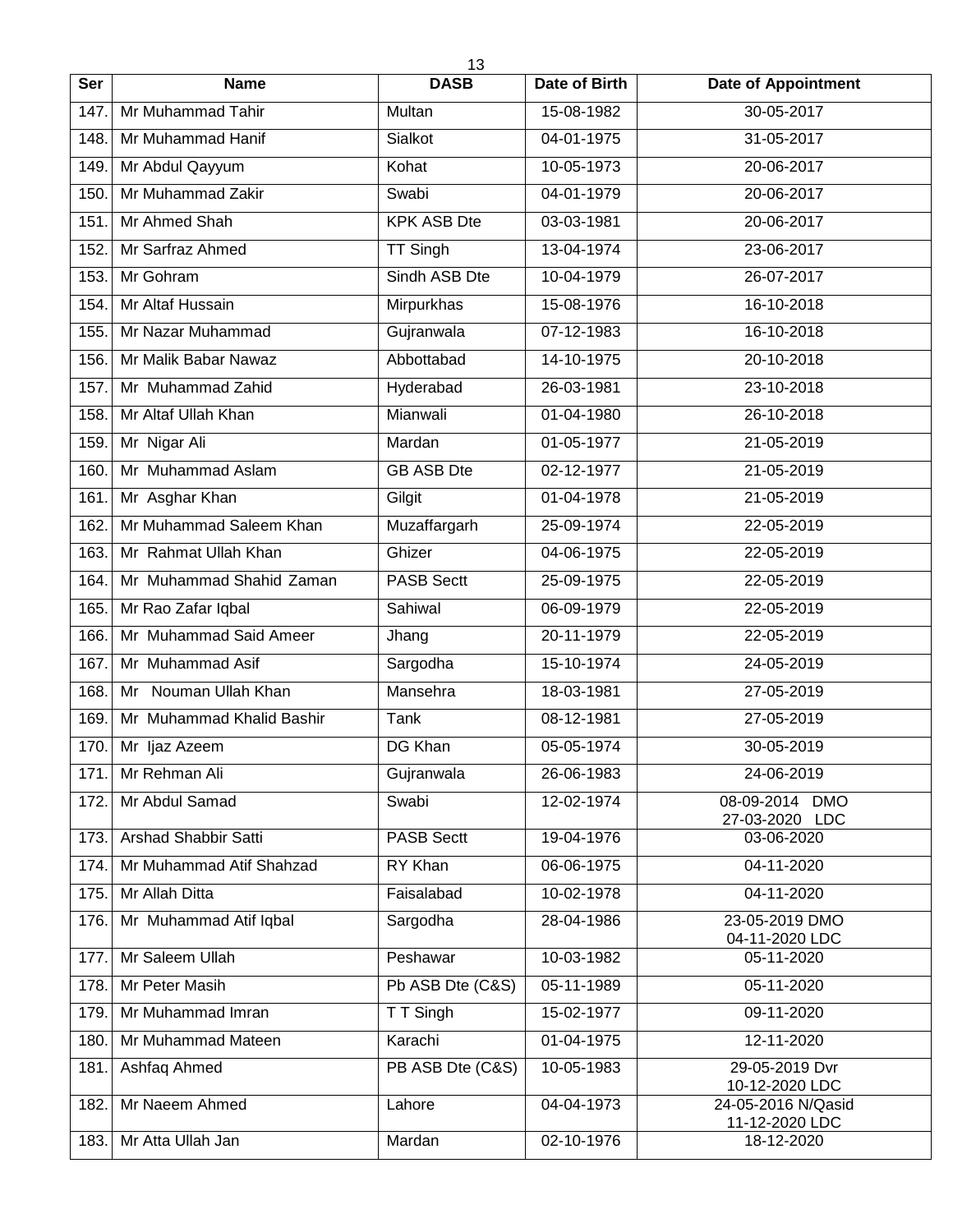| Ser  | <b>Name</b>              | 14<br><b>DASB</b>  | <b>Date of Birth</b> | <b>Date of Appointment</b> |
|------|--------------------------|--------------------|----------------------|----------------------------|
| 184. | Mr Muhammad Arif         | Jhelum             | 01-01-1977           | 18-12-2020                 |
| 185. | Mr Islam Zada            | Karak              | 01-05-1979           | 18-12-2020                 |
| 186. | Mr Muhammad Arshad       | Attock             | 09-10-1983           | 18-12-2020                 |
| 187. | Mr Sabih Ur Rehman       | <b>KPK ASB Dte</b> | 15-01-1981           | 19-12-2020                 |
| 188. | Mr Shakir Niaz           | Nowshera           | 05-02-1983           | 21-12-2020                 |
| 189. | Mr Tariq Javed           | Okara              | 03-01-1981           | 22-12-2020                 |
| 190. | Mr Shahid Amin           | Islamabad          | 20-01-1981           | 22-12-2020                 |
| 191. | Mr Muhammad Saleem       | <b>TT Singh</b>    | 16-03-1978           | 28-12-2020                 |
| 192. | Mr Raja Zulfiqar Ali     | Swabi              | 06-04-1976           | 29-01-2021                 |
| 193. | Mr Muhammad Shahid       | Pb ASB Dte (N)     | 03-10-1979           | 11-02-2021                 |
| 194. | Mr Muhammad Arsalan Khan | Sindh ASB Dte      | 21-03-1992           | 12-02-2021                 |
| 195. | Mr Khan Zaman            | Nawabshah          | 12-04-1978           | 17-02-2021                 |
| 196. | Mr Yasir Nawaz           | Pb ASB Dte (N)     | 02-10-1977           | 04-12-2021                 |
| 197. | Mr Sultan Mehmood        | Bahawalpur         | 15-01-1981           | 10-12-2021                 |
| 198. | Mr Ibrar Ahmed           | <b>PASB Sectt</b>  | 02-05-1978           | 17-12-2021                 |
| 199. | Mr Haneef Zad Gul        | Malakand           | 18-10-1980           | 27-12-2021                 |
| 200. | Mr Abdul Shakoor         | Mansehra           | 09-12-1982           | 30-12-2021                 |
| 201. | Mr Shahid Nawaz Khattak  | Kohat              | 01-03-1981           | 31-12-2021                 |
| 202. | Mr Rashid Ullah          | Bannu              | 16-02-1979           | 04-01-2022                 |
| 203. | Mr Ayaz Ali              | Larkana            | 04-01-1980           | 04-01-2022                 |
| 204. | Mr Tehseen Ullah         | <b>KPK ASB Dte</b> | 08-01-1978           | 07-01-2022                 |
| 205. | Mr Irfan Ali             | Karachi            | 15-03-1979           | 07-01-2022                 |
| 206. | Mr Mehtab Ahmed          | Sindh ASB Dte      | 14-11-1978           | 10-01-2022                 |
| 207. | Mr Nadir Ali             | Hyderabad          | 25-01-1985           | 11-01-2022                 |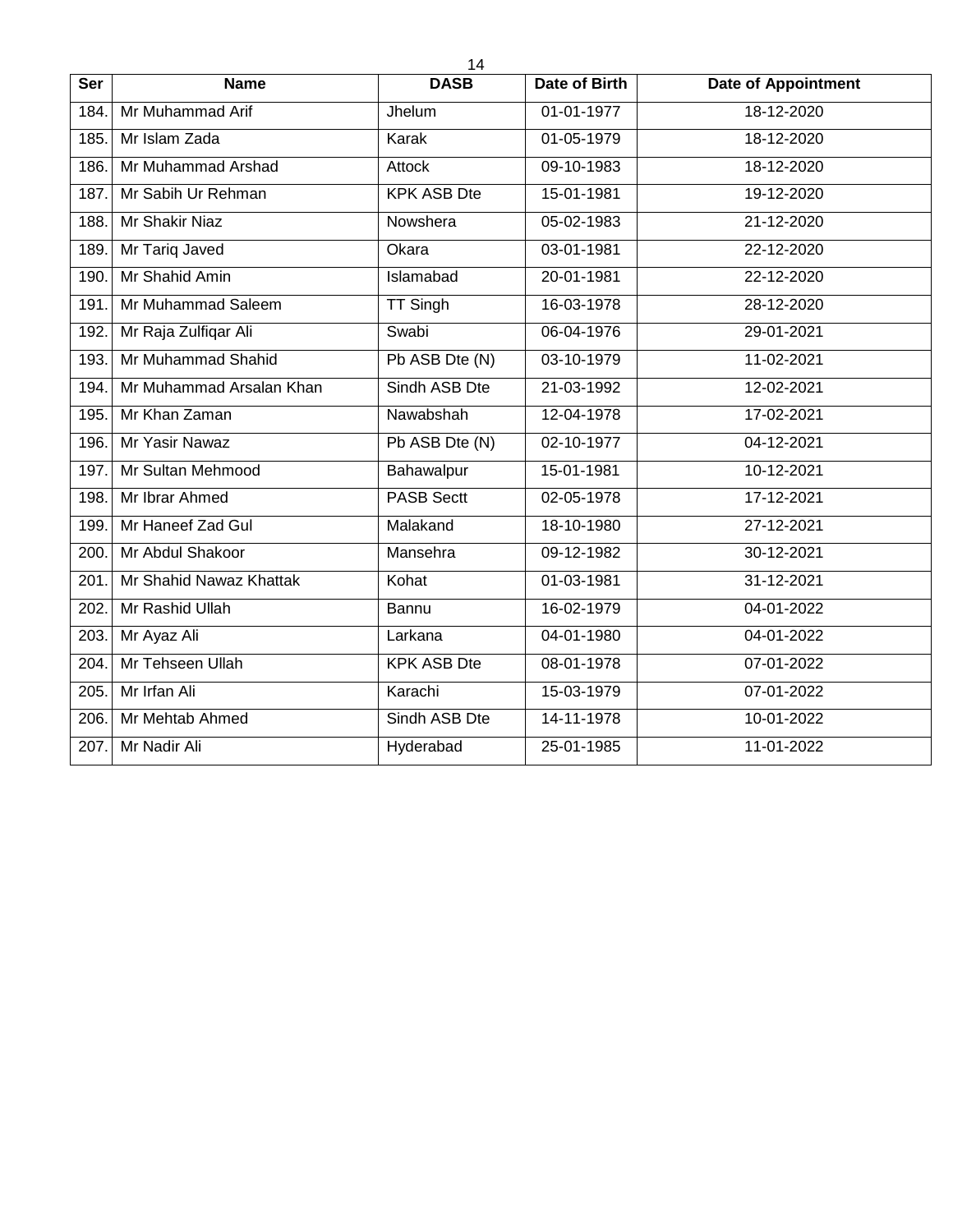### **DRIVERS**

| Ser              | <b>Name</b>             | Sectt / Dte / DASB   | Date of Birth    | <b>Dateof Appointment</b>             |
|------------------|-------------------------|----------------------|------------------|---------------------------------------|
| $\overline{1}$ . | Mr Ghulam Abbas         | Skardu               | 19-05-1964       | 31-05-1988                            |
| $\overline{2}$ . | Mr Khadim Hussain       | Jhelum               | 09-08-1963       | 01-08-1998                            |
| 3.               | Mr Abdul Qadir Khan     | Mianwali             | 17-06-1963       | 02-11-1999                            |
| 4.               | Mr Saeed Ahmed          | Hyderabad            | $14 - 04 - 1967$ | 19-08-2003                            |
| 5.               | Mr Muhammad Anwar       | Bahawalpur           | 06-02-1965       | 11-11-2003                            |
| 6.               | Mr Irshad Hussain Shah  | <b>Bhakkar</b>       | 15-09-1967       | 26-10-2004                            |
| 7.               | Mr Muhammad Daraz       | Jhang                | 01-04-1967       | 15-01-2008                            |
| 8.               | Mr Muhammad Javed       | Mansehra             | 09-10-1965       | 08-04-2009                            |
| 9.               | Mr Ghulam Mustafa       | <b>Badin</b>         | 23-11-1969       | 28-05-2009                            |
| 10.              | Mr Muhammad Boota       | Sahiwal              | 03-02-1970       | 23-10-2009                            |
| 11.              | Mr Aftab Ahmed          | <b>DASB Peshawar</b> | 15-04-1973       | $30 - 03 - 2010$                      |
|                  |                         |                      |                  | Re-instated 28-12-2015                |
| 12.              | Mr Muhammad Gul         | Karak                | 03-04-1971       | 01-04-2010                            |
| 13.              | Mr Mumtaz Ahmed         | D G Khan             | 10-02-1970       | 07-05-2010                            |
| 14.              | Mr Bashir Ahmed         | Muzaffargharh        | 12-04-1968       | 20-08-2010                            |
| 15.              | Mr Muhammad Abid        | Chakwal              | 25-08-1967       | 11-07-2011                            |
| 16.              | Mr Azam Khan            | Kohat                | 04-04-1966       | 25-07-2011                            |
| 17.              | Mr Muhammad Asghar Ali  | Vehari               | 18-03-1970       | 16-08-2011                            |
| 18.              | Mr Muhammad Akram       | Lahore               | 04-02-1969       | 23-08-2011                            |
| 19.              | Mr Ikram UI Haq         | T.T Singh            | 11-02-1971       | 30-03-2013                            |
| 20.              | Mr Abdul Ghaffar        | Okara                | 20-03-1970       | 02-04-2013                            |
| 21.              | Mr Muhammad Arif        | Sialkot              | 21-12-1973       | 02-04-2013                            |
| 22.              | Mr Riasat Khan          | Abbottabad           | 09-02-1973       | 04-04-2013                            |
| 23.              | Mr Muhammad Sharif      | Kasur                | 01-12-1969       | 08-04-2013                            |
| 24.              | Mr Muhammad Ilyas       | Multan               | 01-09-1975       | 09-04-2013                            |
| 25.              | Mr Muhammad Ramzan      | Gujranwala           | 10-10-1968       | 16-05-2013                            |
| 26.              | Mr Muhammad Khalid Khan | Sukkar               | 25-12-1975       | 12-06-2013                            |
| 27.              | Mr Ali Hassan           | Sanghar              | 01-02-1972       | 19-06-2013                            |
| 28.              | Mr Abdul Nabi           | Glt Bal ASB Dte      | 11-03-1970       | 21-08-2013                            |
| 29.              | Mr Sher Dullah          | Mardan               | 19-09-1966       | 07-4-2009 as N/Q<br>16-09-2014 as Dvr |
| 30.              | Mr Ghulam Rasool        | Karachi              | 23-10-1969       | 15-10-2014                            |
| 31.              | Mr Muhammad Amin        | <b>SASB Dte</b>      | 05-03-1976       | 24-12-2014                            |
| 32.              | Mr Arshad Ali           | Swabi                | 25-05-1974       | 25-05-2015                            |
| 33.              | Mr Gulzar Khan          | <b>KPK ASB Dte</b>   | 03-02-1978       | 22-06-2017                            |
| 34.              | Mr Muhammad Aslam       | Bahawalnagar         | 04-06-1979       | 04-07-2017                            |
| 35.              | Mr Mustafa              | Gilgit               | 30-04-1973       | 07-08-2017                            |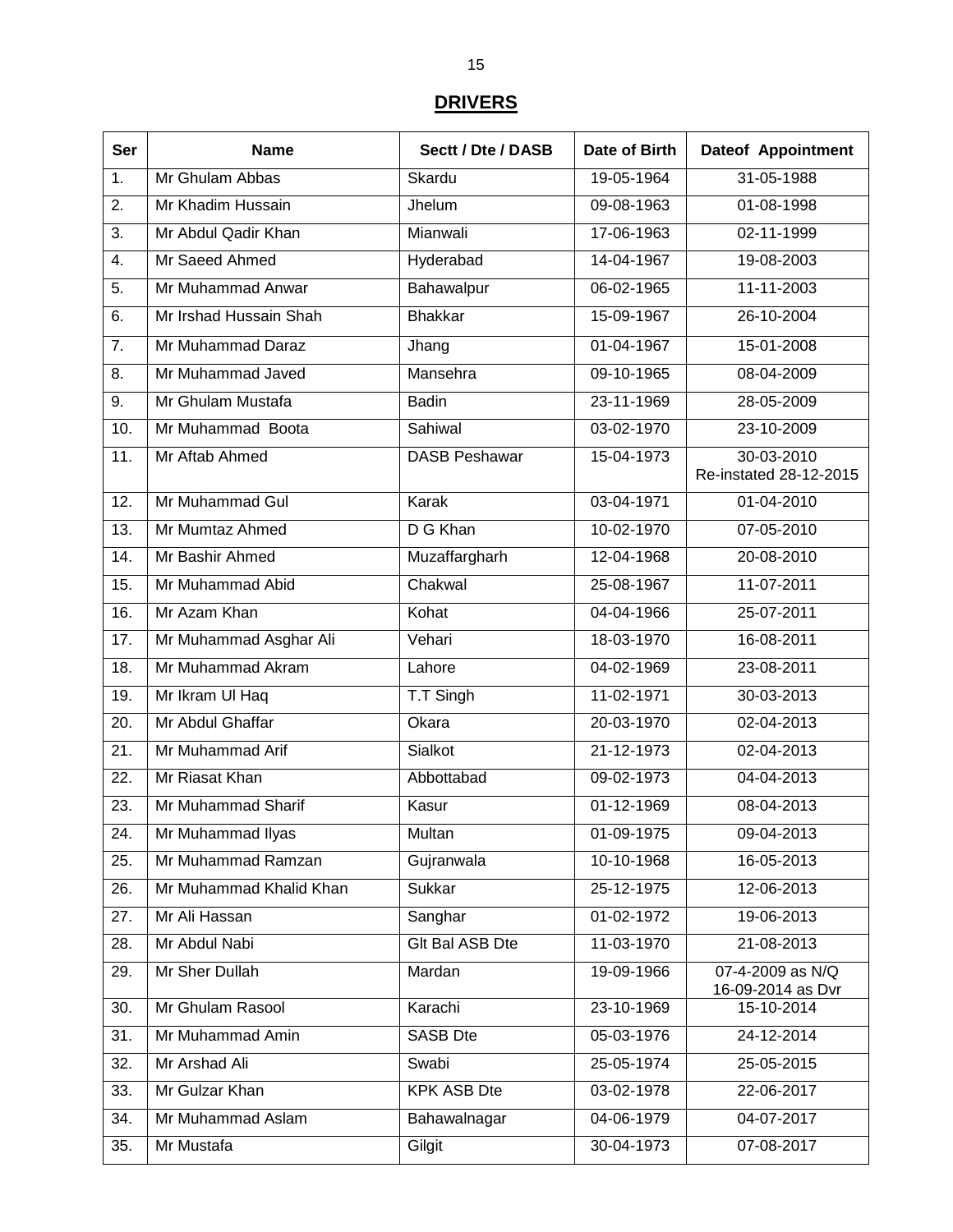| <b>Ser</b> | <b>Name</b>          | Sectt / Dte / DASB | Date of Birth | <b>Dateof Appointment</b> |
|------------|----------------------|--------------------|---------------|---------------------------|
| 36.        | Mumtaz Ali<br>Mr     | Quetta             | 06-10-1975    | 15-10-2018                |
| 37.        | Mr Sada Gul          | <b>Bal ASB Dte</b> | 02-05-1982    | 15-10-2018                |
| 38.        | Mr Abdul Manaf       | Sargodha           | 06-02-1977    | 16-10-2018                |
| 39.        | Mr Zulfiqar Ali      | Nawabshah          | 26-09-1977    | 16-10-2018                |
| 40.        | Mr Mukhtar Ahmed     | Sheikhupura        | 01-01-1974    | 17-10-2018                |
| 41.        | Mr Sakhi Sultan      | Rawalpindi         | 10-03-1975    | 17-10-2018                |
| 42.        | Mr Imran Haider      | Khushab            | 27-03-1978    | 17-10-2018                |
| 43.        | Mr Ishfaq Ahmed      | <b>PASB Sectt</b>  | 17-09-1981    | 19-11-2018                |
| 44.        | Mr Zahoor Hussain    | Attock             | 13-04-1976    | 22-05-2019                |
| 45.        | Mr Zaka Ullah        | DI Khan            | 20-03-1976    | 27-05-2019                |
| 46.        | Mr Muhammad Ramzan   | Faisalabad         | 04-11-1979    | 04-11-2020                |
| 47.        | Mr Akmal Javed       | Pb ASB Dte (N)     | 01-03-1978    | 17-12-2020                |
| 48.        | Mr Muhammad Qadeer   | <b>PASB Sectt</b>  | 12-09-1978    | 17-12-2020                |
| 49.        | Mr Ali Muhammad      | R.Y Khan           | 05-12-1980    | 30-12-2020                |
| 50.        | Mr Muhammad Fayyaz   | Pb ASB Dte, Lahore | 15-05-1977    | 06-12-2021                |
| 51.        | Mr Tahir Abbas       | Gujrat             | 01-03-1980    | 09-12-2021                |
| 52.        | Mr Muhammad Saddique | <b>PASB Sectt</b>  | 01-01-1980    | 18-12-2021                |
| 53.        | Mr Taj Bahadur       | Malakand           | 07-04-1979    | 31-12-2021                |
| 54.        | Mr Asif Mehmood      | Bannu              | 13-07-1984    | 20-01-2022                |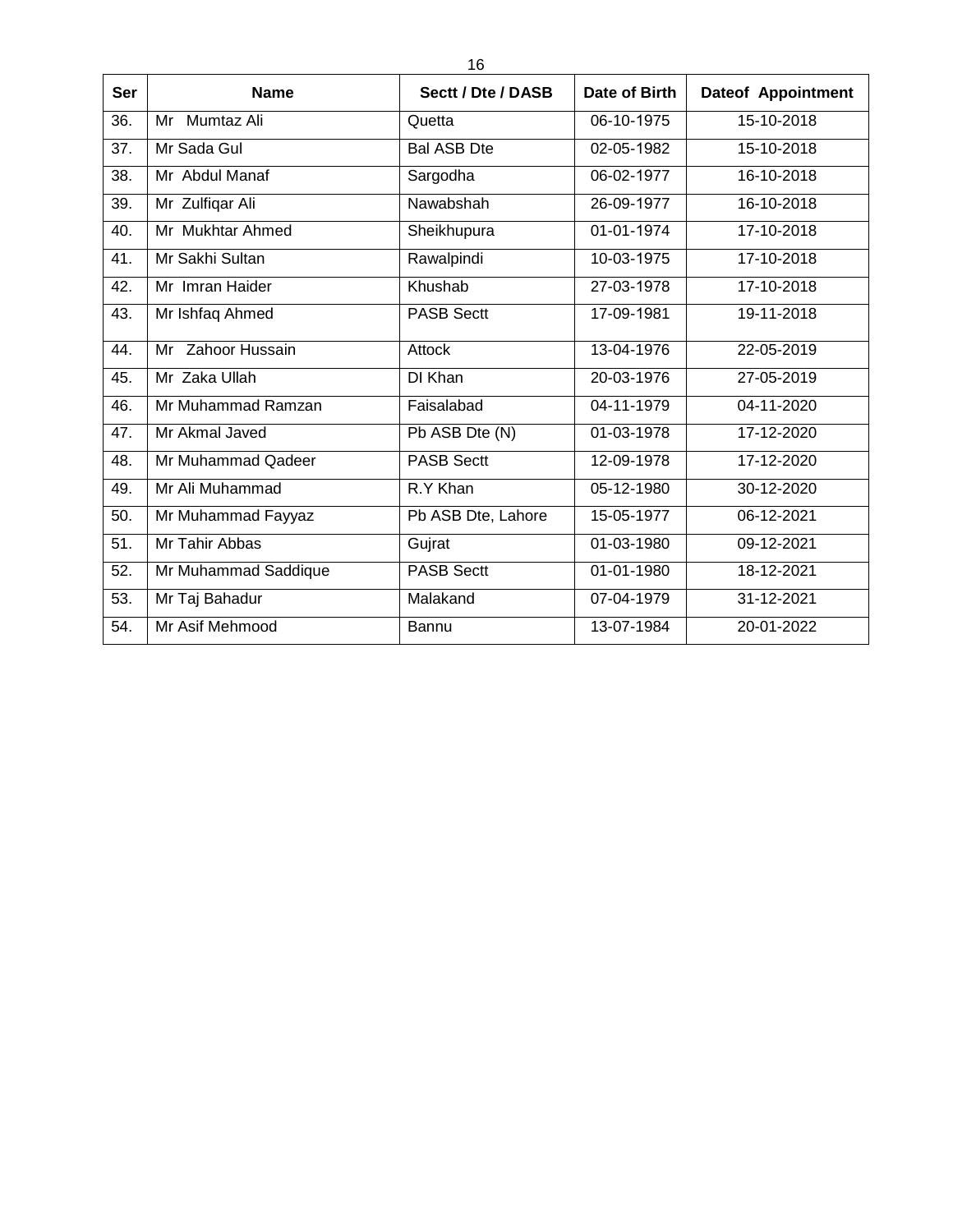#### **GESTETNER OPERATORS (DMO) - (BS-4)**

| <b>Ser</b>        | <b>Name</b>                | Sectt / Dte / DASB | Date of Birth | <b>Dateof Appointment</b>                  |
|-------------------|----------------------------|--------------------|---------------|--------------------------------------------|
| 1.                | Mr Bakhtin Ullah           | Karak              | 24-02-1966    | 17-03-1986                                 |
| $\overline{2}$ .  | Mr Muhammad Arif Kamal     | Okara              | 10-04-1964    | 01-10-1988                                 |
| 3.                | Mr Muhammad Sarwar         | Multan             | 28-08-1963    | 04-08-1998                                 |
| 4.                | Mr Mumtaz Hussain          | Faisalabad         | 17-06-1974    | 01-10-2009                                 |
| 5.                | Mr Khalid Mehmood          | Jhelum             | 21-04-1966    | 30-03-2010                                 |
| 6.                | Mr Muhammad Azhar Ali      | Karachi            | 04-01-1967    | 19-04-2010                                 |
| 7.                | Mr Abdul Majeed            | Abbottabad         | 25-03-1967    | 09-08-2011                                 |
| 8.                | Mr Tahir Mahmood           | Punjab ASB Dte     | 04-05-1968    | 23-08-2011                                 |
| 9.                | Mr Muhammad Suleman        | <b>Attock</b>      | 11-09-1969    | 02-04-2013                                 |
| 10.               | Mr Noor Hassan             | Sahiwal            | 06-09-1968    | 03-04-2013                                 |
| 11.               | Mr Liagat Ali              | T T Singh          | 10-04-1970    | 03-04-2013                                 |
| 12.               | Mr Muhammad Younis         | <b>KPK ASB Dte</b> | 01-01-1973    | 10-09-2014                                 |
| 13.               | Mr Shaukat Ali             | Gujranwala         | 01-01-1970    | 02-10-2014                                 |
| 14.               | Mr Hamesh Gul              | Peshawar           | 15-03-1971    | 20-05-2015                                 |
| 15.               | Mr Gul Taj                 | Kohat              | 07-04-1973    | 26-05-2015                                 |
| 16.               | Mr Rustam Baig             | <b>GB ASB Dte</b>  | 28-02-1971    | 10-06-2016                                 |
| 17.               | Mr Rashid Minhas           | Swabi              | 02-11-1972    | 07-05-2015 as N/Qasid<br>03-04-2017 as DMO |
| 18.               | <b>Tahir Mehmood</b>       | Chakwal            | 03-03-1975    | 17-10-2018                                 |
| 19.               | Mr Babar Hussain           | Nowshera           | 06-10-1974    | 19-11-199 as N/Q<br>24-04-2020 as DMO      |
| 20.               | Mr Muhammad Khurshid       | Islamabad          | 21-03-1976    | 03-06-2020                                 |
| $\overline{21}$ . | Mr Muhammad Manzoor        | Khushab            | 02-04-1978    | 11-11-2020                                 |
| $\overline{22}$ . | Mr Muhammad Arif           | Gujrat             | 18-12-1981    | 16-12-2020                                 |
| 23.               | Mr Abdul Waheed            | Rawalpindi         | 10-04-1978    | 17-12-2020                                 |
| 24.               | Mr Nasrullah Khan          | Mianwali           | 26-06-1979    | 21-12-2020                                 |
| 25.               | Mr Khadim Hussain          | Sargodha           | 19-06-1980    | 22-12-2020                                 |
| 26.               | Mr Said Habib              | Mardan             | 04-11-1979    | 05-01-2021                                 |
| 27.               | Mr Syed Tahir Hussain Shah | <b>Bhakkar</b>     | 21-10-1975    | 12-02-2021                                 |
| 28.               | Mr Sharafat Ali            | Sialkot            | 18-09-1979    | 09-12-2021                                 |
| 29.               | Mr Inayat Ali              | Hyderabad          | 14-03-1982    | 11-01-2022                                 |

# **DR (BS-4)**

| Ser | Name            | Sectt             | Date of Birth | <b>Dateof Appointment</b>       |
|-----|-----------------|-------------------|---------------|---------------------------------|
|     | Mr Wajid Bashir | <b>PASB Sectt</b> | 15-11-1975    | Dyr 06-05-2013<br>DR 07-10-2013 |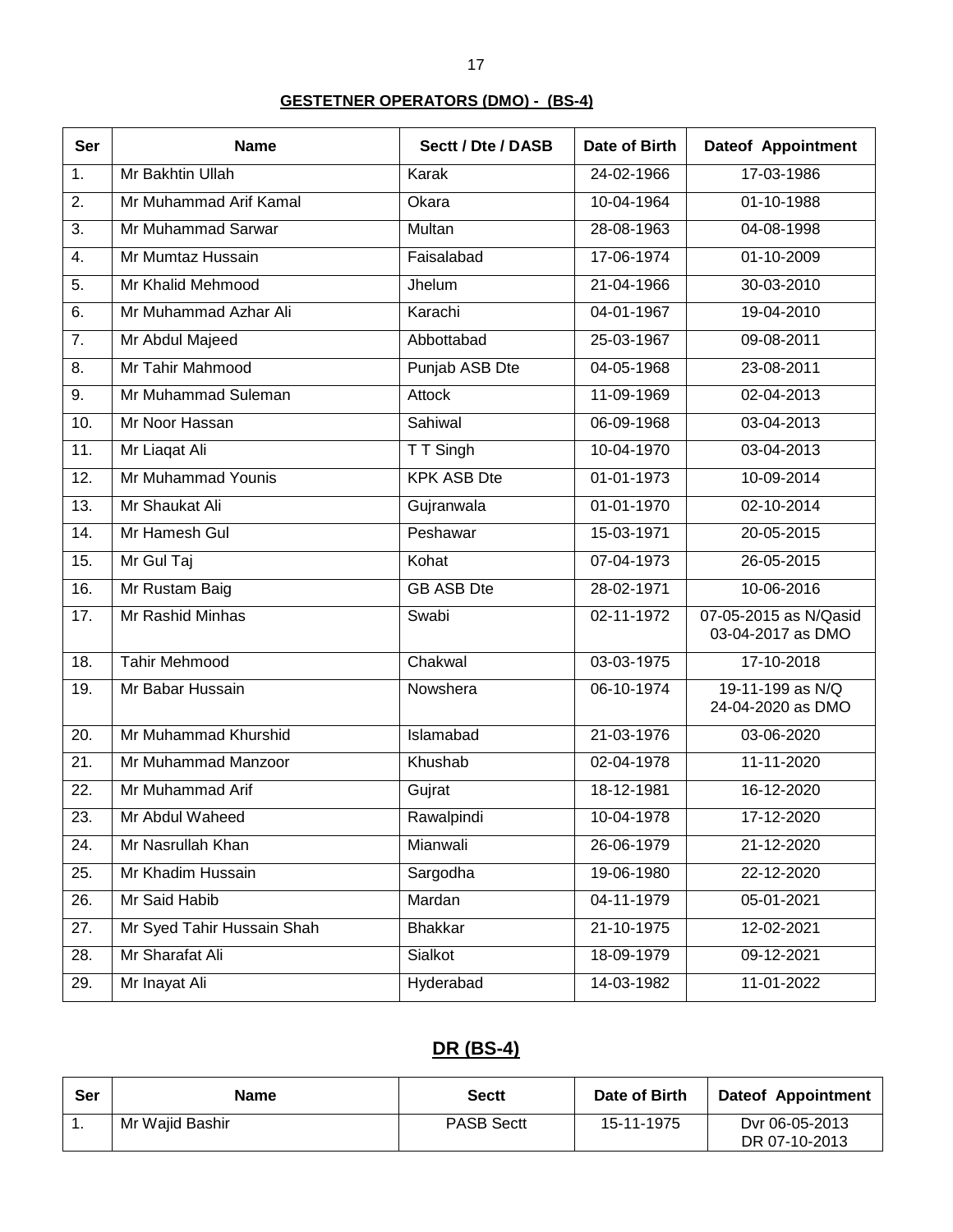### **DAFTRIES / QASID**

| <b>Ser</b>              | <b>Name</b>       | Sectt / Dte / DASB | Date of Birth | <b>Dateof Appointment</b> |  |  |
|-------------------------|-------------------|--------------------|---------------|---------------------------|--|--|
| <b>DAFTRIES (BPS-2)</b> |                   |                    |               |                           |  |  |
| 1.                      | Mr Iftikhar Ahmed | <b>PASB Sectt</b>  | 01-05-1972    | 12-11-1997 N/Q            |  |  |
|                         |                   |                    |               | 26-03-2020 Daftry         |  |  |
| 2.                      | Mr Nisar Ahmed    | <b>BASB</b> Dte    | 12-07-1973    | 20-06-2000                |  |  |
| <b>QASIDS (BPS-2)</b>   |                   |                    |               |                           |  |  |
| 3.                      | Mr Muhammad Afzal | <b>PASB Sectt</b>  | 05-01-1970    | 17-04-2009                |  |  |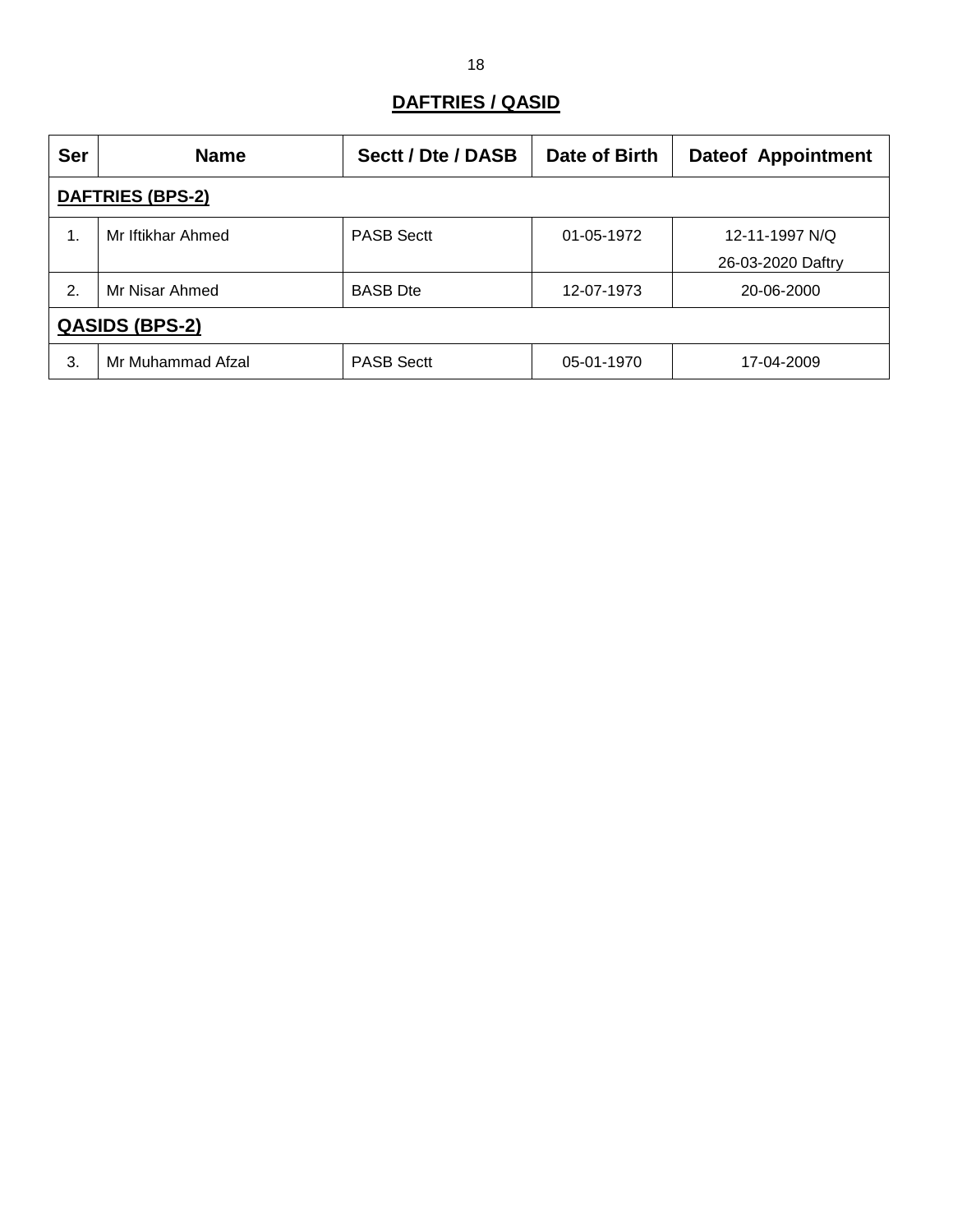19 **N/QASID (BS-1)**

| Ser              | <b>Name</b>            | Sectt / Dte / DASB     | Date of Birth                            | <b>Dateof Appointment</b>                           |
|------------------|------------------------|------------------------|------------------------------------------|-----------------------------------------------------|
| $\overline{1}$ . | Mr Majeed Gul          | Malakand               | 09-01-1966                               | 26-07-1987                                          |
| 2.               | Mr Karam Dad           | <b>Attock</b>          | 11-03-1963                               | 15-07-1998                                          |
| $\overline{3}$ . | Mr Fazal Amin          | Swabi                  | 16-04-1963                               | 15-07-1998                                          |
| 4.               | Mr Muhammad Nazir      | Abbottabad             | 14-04-1964                               | 17-06-2000                                          |
| 5.               | Mr Abdur Rehman        | Karak                  | 02-06-1963                               | 27-02-2002                                          |
| 6.               | Mr Muhammad Ayub       | Mianwali               | 17-11-1962                               | 01-07-2002                                          |
| $\overline{7}$ . | Mr Ghulam Abbas        | Mianwali               | 27-01-1965                               | 04-07-2002                                          |
| 8.               | Mr Saghir Hussain      | Rawalpindi             | 10-11-1963                               | 20-02-2002<br>23-4-2003 N/Q                         |
| 9.               | Mr Inam Ullah          | Nowshera               | 12-09-1965                               | 01-11-1997<br>15-7-2003 N/Q                         |
| 10.              | Mr Karim Ud Din        | Gilgit                 | 09-09-1966                               | 02-10-2003                                          |
| 11.              | Hafiz Muhammad Rafique | Multan                 | 06-07-1964                               | 01-2-2001 Chowkidar<br>16-03-2004 N/Q               |
| 12.              | Mr Arif Gul            | Kohat                  | 24-06-1980                               | 20-10-2004                                          |
| 13.              | Mr Hafeez Ullah Bhatti | Okara                  | 03-03-1965                               | 13-01-2005                                          |
| 14.              | Mr Inayat Gul          | Sargodha               | 24-08-1963                               | 24-01-2005                                          |
| 15.              | Mr Javed Iqbal         | Multan                 | 09-01-1967                               | 09-07-2005                                          |
| 16.              | Mr Musa Ali            | Skardu                 | 16-07-1969                               | 20-07-2005                                          |
| 17.              | Mr Rashid Khan         | Sindh ASB Dte          | 07-09-1981                               | 01-08-2005                                          |
| 18.              | Mr Ghairat Khan        | Chitral                | 17-01-1970                               | 02-11-2006                                          |
| 19.              | Mr Muhammad Anwar      | Bahawalpur             | 17-03-1963                               | 24-11-2006                                          |
| 20.              | Mr Muhammad Aslam      | Jhelum                 | 15-07-1962<br>(LPR upto<br>$14 - 7 - 22$ | 28-11-2006 as<br>Chowkidar<br>24-01-2008 as N/Q     |
| $\overline{21}$  | Mr Haji Baig           | <b>Glt Bal ASB Dte</b> | 30-11-1965                               | 10-01-2007                                          |
| 22.              | Mr Arshad Ali          | Lahore                 | 25-02-1964                               | 15-07-2005 as<br>Chowkidar<br>08-03-2007 as N/Qasid |
| 23.              | Mr Sher Ali            | Khushab                | 06-07-1963                               | 25-09-2003<br>19-04-2007 as N/Qasid                 |
| 24.              | Mr Muhammad Anar       | Khushab                | 09-08-1963                               | 01-11-1999<br>20-04-2007 as N/Qasid                 |
| 25.              | Mr Muhammad Rafiq      | <b>BASB</b> Dte        | 22-02-1978                               | 13-08-2007                                          |
| 26.              | Mr Munir Ahmed         | T T Singh              | 01-06-1965                               | 27-08-2007                                          |
| 27.              | Mr Ghulab Khan         | Bannu                  | 21-01-1966                               | 10-09-2007                                          |
| 28.              | Mr Imran Khan          | Karak                  | 10-03-1964                               | 01-01-2008                                          |
| 29.              | Mr Abdul Latif         | Sanghar                | 01-10-1967                               | 09-01-2008                                          |
| 30.              | Mr Muhammad Fayyaz     | Mirpurkhas             | 15-04-1966                               | 21-02-2008                                          |
| 31.              | Mr Abdul Aziz          | D I Khan               | 13-03-1967                               | 10-04-2009                                          |
| 32.              | Mr Qadir Bukhsh        | Quetta                 | 01-01-1967                               | 09-06-2009                                          |
| 33.              | Mr Muhammad Alam       | Hyderabad              | 12-12-1969                               | 11-09-2009                                          |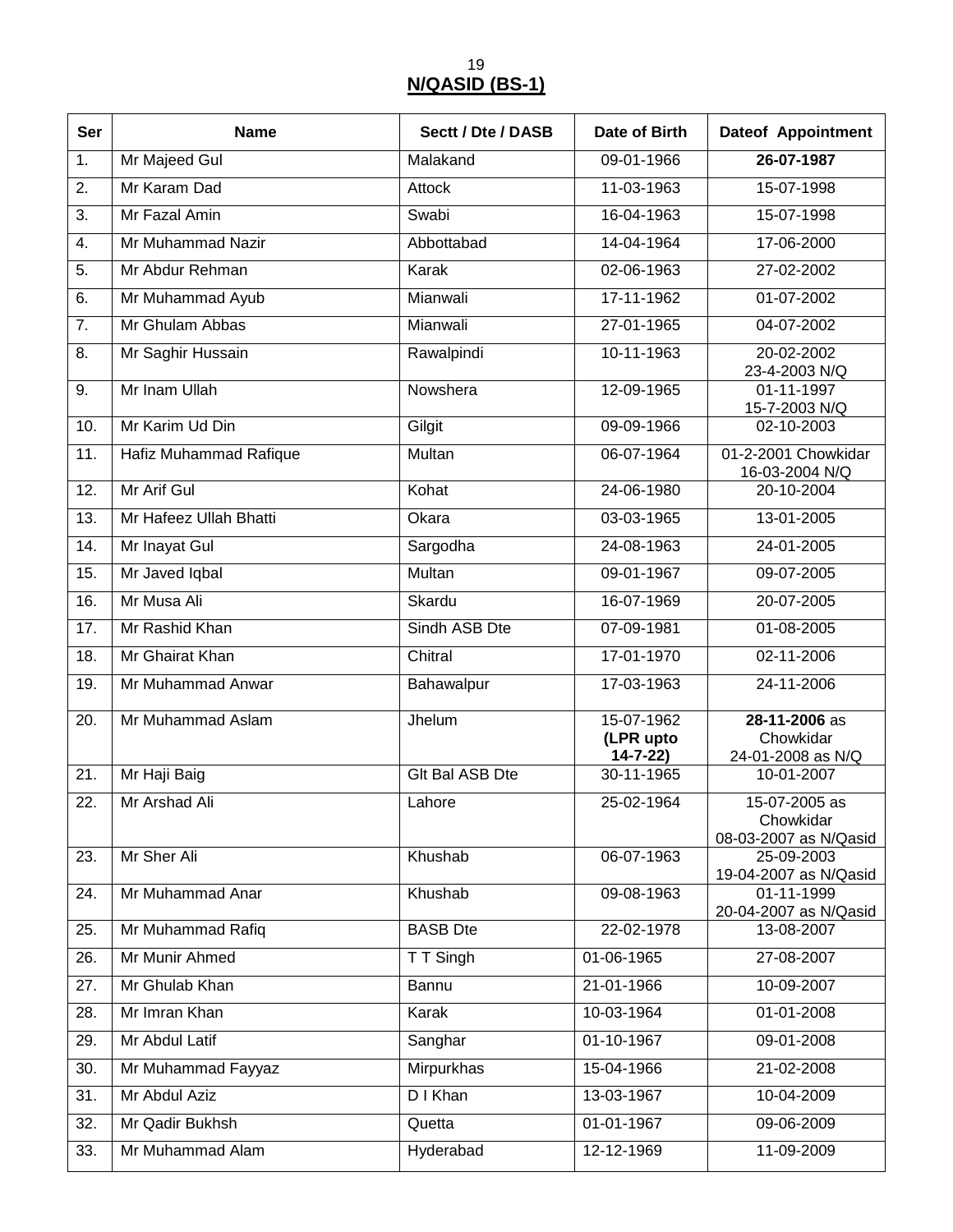| <b>Ser</b> | <b>Name</b>              | Sectt / Dte / DASB | Date of Birth                    | <b>Dateof Appointment</b>                           |
|------------|--------------------------|--------------------|----------------------------------|-----------------------------------------------------|
| 34.        | Mr Muhamamd Ashfaq       | T T Singh          | 17-05-1965                       | 26-09-2009                                          |
| 35.        | Mr Ghulam Rasool         | Faisalabad         | 24-12-1968                       | 02-10-2009                                          |
| 36.        | Mr Tariq Hussain         | Gujrat             | 12-05-1969                       | 05-10-2009                                          |
| 37.        | Mr Amir Zada             | Mardan             | 16-04-1969                       | 21-11-2009                                          |
| 38.        | Mr Abdul Rauf            | Rawalpindi         | 17-11-1962                       | 08-07-98 Chok<br>01-02-2010 N/Q                     |
| 39.        | Mr Muhammad Saeed        | Manshera           | 15-09-1970                       | 01-04-2010                                          |
| 40.        | Mr Rao Muhammad Taufique | Vehari             | 01-03-1963<br>(LPR upto 28-2-23) | 21-11-06 Chokidar<br>19-07-2010 as N/Q              |
| 41.        | Mr Fazail Ahmed          | Gujranwala         | 17-02-1966                       | 11-08-2010                                          |
| 42.        | Mr Tariq Mehmood         | Gujranwala         | 04-02-1975                       | 19-08-2010                                          |
| 43.        | Mr Ghulam Mujadad        | Chakwal            | 10-02-1969                       | 08-07-2011                                          |
| 44.        | Mr Amjad Farooq          | Pb ASB Dte (N)     | 11-09-1969                       | 26-07-2011                                          |
| 45.        | Mr Muhammad Arshad       | Gujrat             | 01-01-1972                       | 02-04-2013                                          |
| 46.        | Mr Saeed Iqbal           | Kohat              | 06-05-1973                       | 02-04-2013                                          |
| 47.        | Mr Niamat Ullah          | D G Khan           | 15-01-1971                       | 09-04-2013                                          |
| 48.        | Mr Muhammad Tahir Khan   | Muzaffargarh       | 01-01-1974                       | 09-04-2013                                          |
| 49.        | Mr Muhammad Aftab        | Sahiwal            | 19-01-1978                       | 09-04-2013                                          |
| 50.        | Mr Muhammad Rauf         | Karachi            | 16-12-1970                       | 12-06-2013                                          |
| 51.        | Mr Asghar Ali            | Larkana            | 07-03-1976                       | 14-06-2013                                          |
| 52.        | Mr Muhib UI Haq          | Mansehra           | 15-03-1970                       | 10-09-2014                                          |
| 53.        | Mr Muhammad Menhal       | R.Y Khan           | 14-01-1973                       | 27-09-2014                                          |
| 54.        | Mr Rajab Ali             | Quetta             | 14-07-1974                       | 24-12-2014                                          |
| 55.        | Mr Fida Hussain          | Chakwal            | 15-04-1974                       | 04-05-2015                                          |
| 56.        | Mr Allah Bachayo         | <b>Badin</b>       | 12-10-1975                       | 05-05-2015                                          |
| 57.        | Mr Ajaz Ali              | Sukkur             | 01-02-1975                       | 13-05-2015                                          |
| 58.        | Mr Muhammad Nawaz        | Faisalabad         | 05-04-1975                       | 01-06-2015                                          |
| 59.        | Mr Ghulam Mustafa        | Jehlum             | 12-08-1973                       | 02-06-2015                                          |
| 60.        | Mr Amir Hussain          | Sargodha           | 06-06-1985                       | 19 - 05 - 2016                                      |
| 61.        | Mr Ghulam Shabir         | Nawabshah          | 26-02-1978                       | 14-06-2016                                          |
| 62.        | Mr Anwar Zaib            | Sindh ASB Dte      | 10-03-1973                       | 18-07-2016                                          |
| 63.        | Mr Akhtar Hussain        | Sialkot            | 15-05-1986                       | 01-06-2017                                          |
| 64.        | Mr Shahmir Hussain       | <b>PASB Sectt</b>  | 01-07-1973                       | 15-06-2017                                          |
| 65.        | Mr Habib Ullah Khan      | Tank               | 01-09-1974                       | 22-06-2017                                          |
| 66.        | Mr Shahzad Gul           | Peshawar           | 10-10-1976                       | 23-06-2017                                          |
| 67.        | Mr Shertullah Baig       | Ghizer             | 08-08-1973                       | 25-07-2017                                          |
| 68.        | Mr Muhammad Latif        | Abbottabad         | 10-05-1973                       | 08-04-2013 as<br>Chowkidar<br>15-10-2018 as N/Qasid |
| 69.        | Mr Zahir Khan            | Nowshera           | 05-09-1976                       | 15-10-2018                                          |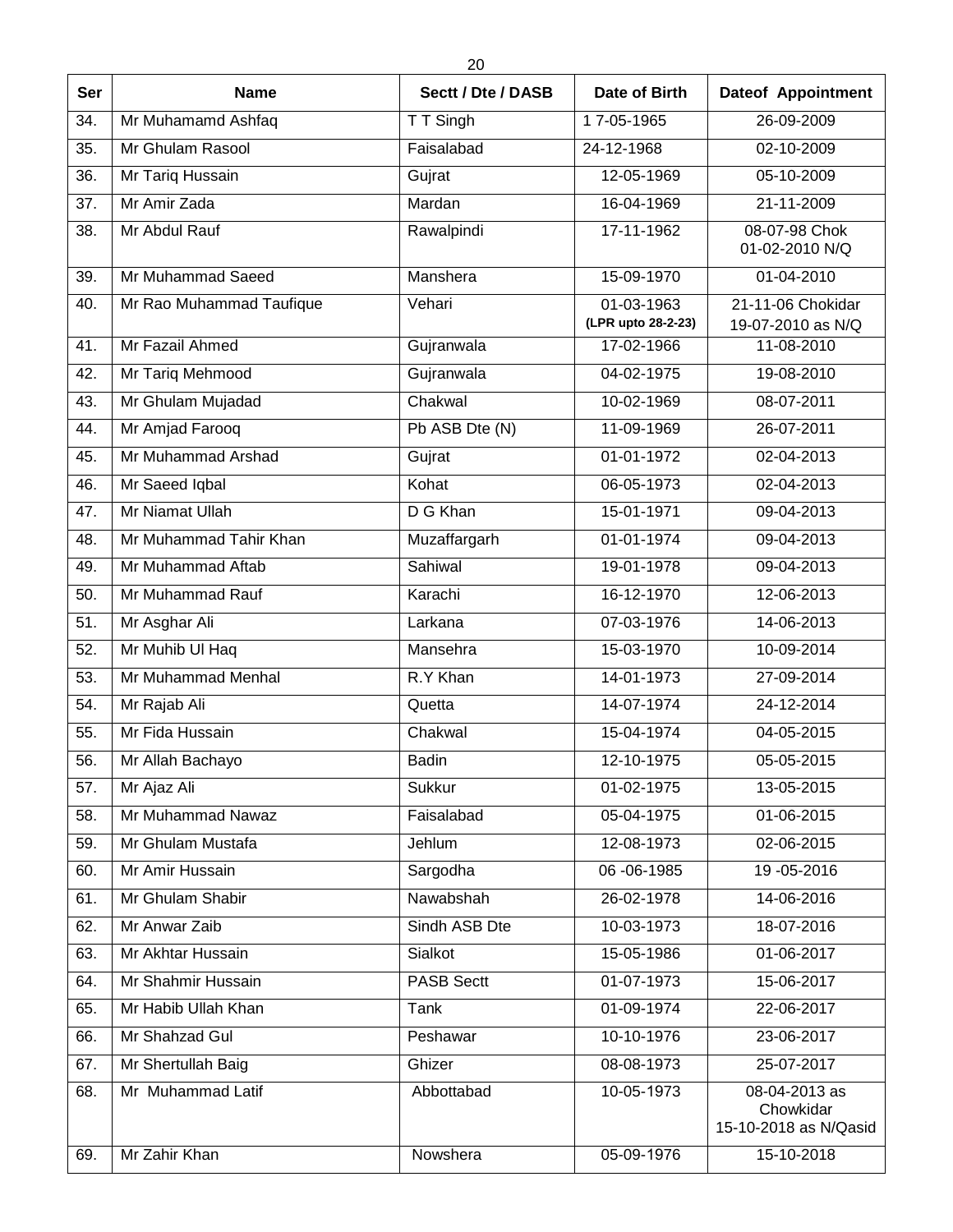| <b>Ser</b> | <b>Name</b>               | Sectt / Dte / DASB | Date of Birth | <b>Dateof Appointment</b>                           |
|------------|---------------------------|--------------------|---------------|-----------------------------------------------------|
| 70.        | Mr Ghulam Mehdi           | <b>PASB Sectt</b>  | 05-02-1981    | 16-10-2018                                          |
| 71.        | Mr Muhammad Aqeel         | Jhang              | 15-09-1990    | 16-10-2018                                          |
| 72.        | Mr Muhammad Ramzan        | Pb ASB Dte (C&S)   | 15-03-1978    | 17-10-2018                                          |
| 73.        | Mr Abdul Rahim            | Khuzdar            | 03-03-1979    | 17-10-2018                                          |
| 74.        | Mr Rahat Shah             | Swabi              | 21-03-1980    | 17-10-2018                                          |
| 75.        | Mr Muhammad Riaz          | Mardan             | 10-08-1976    | 02-8-2016 as<br>Chowkidar<br>12-11-2018 as N/Qasid  |
| 76.        | Mr Haji Akbar             | <b>GB ASB Dte</b>  | 01-01-1977    | 21-05-2019                                          |
| 77.        | Mr Muhammad Ishtiaq Ullah | Okara              | 15-01-1978    | 21-05-2019                                          |
| 78.        | Mr Altaf Hussain          | <b>Bhakkar</b>     | 15-02-1978    | 21-05-2019                                          |
| 79.        | Mr Ghulam Sajjad          | Islamabad          | 07-01-1979    | 21-05-2019                                          |
| 80.        | Mr Nasir Ud Din           | Attock             | 10-04-1974    | 22-05-2019                                          |
| 81.        | Mr Shah Muhammad          | Sheikhupura        | 20-03-1979    | 23-05-2019                                          |
| 82.        | Mr Nazar Ahmed            | Karachi            | 05-02-1981    | 24-05-2019                                          |
| 83.        | Mr Muhammad Tanveer       | Lahore             | 01-09-1980    | 27-05-2019                                          |
| 84.        | Mr Badar Shabbir          | Jhelum             | 02-10-1977    | 04-07-2019                                          |
| 85.        | Mr Azmat Shah             | Islamabad          | 01-01-1982    | 22-04-2020                                          |
| 86.        | Mr Muhammad Amjad Farooq  | <b>KPK ASB Dte</b> | 14-02-1982    | 03-11-2020                                          |
| 87.        | Mr Muhammad Kaleem        | Bhawalnagar        | 22-12-1975    | 04-11-2020                                          |
| 88.        | Mr Tariq Ali              | Sialkot            | 02-02-1981    | 04-11-2020                                          |
| 89.        | Mr Muhammad Younas Khan   | <b>Bhakkar</b>     | 08-03-1983    | 23-10-2018 as<br>Chowkidar<br>09-11-2020 as N/Qasid |
| 90.        | Mr Ghulam Jaffar Tayar    | <b>PASB Sectt</b>  | 01-12-1978    | 17-12-2020                                          |
| 91.        | Mr Wasim Ahmed            | Pb ASB Dte (N)     | 12-03-1984    | 17-12-2020                                          |
| 92.        | Mr Muhammad Imran Butt    | Sahiwal            | 24-04-1982    | 19-12-2020                                          |
| 93.        | Mr Ameer Abdullah Khan    | Kasur              | 01-10-1982    | 30-12-2020                                          |
| 94.        | Mr Muhammad Essa          | <b>Bal ASB Dte</b> | 01-03-1981    | 09-02-2021                                          |
| 95.        | Mr Khadim Hussain         | <b>GB ASB Dte</b>  | 15-12-1980    | 24-02-2021                                          |
| 96.        | Mr Azhar Hussain          | Pb ASB Dte, Lahore | 20-08-1984    | 06-12-2021                                          |
| 97.        | Mr Arif Mehmood           | Pb ASB Dte, Lahore | 07-09-1977    | 09-12-2021                                          |
| 98.        | Mr Noor Alam              | <b>KPK ASB Dte</b> | 03-04-1984    | 28-12-2021                                          |
| 99.        | Mr Syed Sada Hussain Shah | Hyderabad          | 05-02-1980    | 03-01-2022                                          |
| 100.       | Mr Fayyaz Khan            | <b>KPK ASB Dte</b> | 11-12-1979    | 04-01-2022                                          |
| 101.       | Mr Imran Khan             | Peshawar           | 18-11-1981    | 04-01-2022                                          |
| 102.       | Mr Muhammad Abid          | Sindh ASB Dte      | 04-03-1979    | 05-01-2022                                          |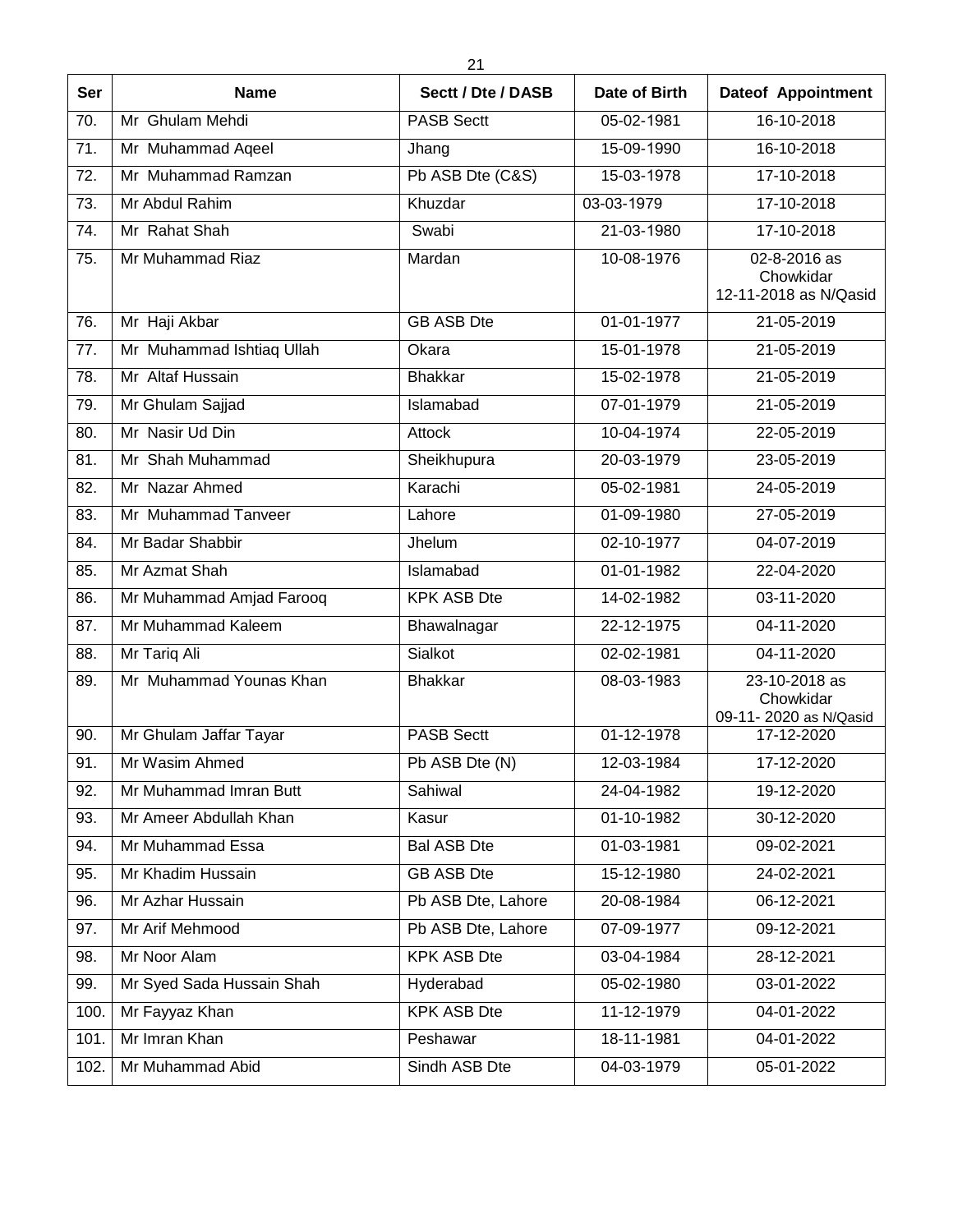22 **CHOWKIDARS (BS-1)**

| Ser               | <b>Name</b>            | Sectt / Dte / DASB | Date of Birth    | <b>Dateof Appointment</b> |
|-------------------|------------------------|--------------------|------------------|---------------------------|
| 1.                | Mr Rab Dino            | <b>Badin</b>       | 05-04-1965       | 27-05-1986                |
| $\overline{2}$ .  | Mr Rafi Ullah          | Karak              | 17-11-1962       | 13-04-1999                |
| 3.                | Mr Waseem Afzal        | Chakwal            | 01-01-1968       | 14-04-1999                |
| 4.                | Mr Khalid Mehmood      | <b>PASB Sectt</b>  | 17-03-1963       | 03-11-1999                |
| $\overline{5}$ .  | Mr Sher Muhammad       | Faisalabad         | 01-02-1965       | 29-07-2003                |
| 6.                | Mr Muhammad Urs        | Larkana            | 17-07-1964       | 21-08-2003                |
| 7.                | Mr Sparash Khan        | Attock             | 15-12-1966       | 25-09-2003                |
| 8.                | Mr Jehad Ali           | Mardan             | 24-09-1966       | 20-11-2003                |
| 9.                | Mr Baqir Ali           | <b>Bhakkar</b>     | 24-10-1965       | 29-10-2004                |
| 10.               | Mr Muhammad Nazir      | Multan             | 23-05-1965       | 30-10-2004                |
| 11.               | Mr Syed Amil Hussain   | Hyderabad          | 02-01-1966       | 25-07-2005                |
| 12.               | Mr Muhammad Saleem     | Gilgit             | 08-07-1967       | 15-01-2007                |
| 13.               | Mr Jawad Ali           | Quetta             | 22-10-1179       | 09-04-2007                |
| 14.               | Mr Eid Muhammad        | <b>Bal ASB Dte</b> | 24-12-1976       | 16-04-2007                |
| 15.               | Mr Muhammad Mumtaz     | Bahawalnagar       | 03-08-1969       | 29-08-2007                |
| 16.               | Mr Munawar Hussain     | Sheikhupura        | 01-03-1963       | 15-01-2008                |
| 17.               | Mr Masood ud Din       | D I Khan           | 16-10-1971       | 15-01-2008                |
| 18.               | Mr Naib Khan           | GB ASB Dte, Gilgit | 06-05-1965       | 07-02-2008                |
| 19.               | Mr Abdul Rasheed       | Nawabshah          | 17-09-1971       | 19-05-2009                |
| 20.               | Mr Inam Ellahi         | <b>SASB Dte</b>    | 01-03-1970       | 26-05-2009                |
| 21.               | Mr Mazhar Hussain      | Khushab            | 02-02-1971       | 28-09-2009                |
| 22.               | Mr Sher Afzal Khan     | Chitral            | 20-11-1968       | 23-10-2009                |
| $\overline{23}$ . | Mr Irshad Hussain Shah | Jhang              | 15-10-1971       | 11-08-2010                |
| 24.               | Mr shoukat Ali         | Sahiwal            | 10-10-1973       | 16-08-2010                |
| 25.               | Mr Pervaiz Akhter      | <b>PASB Sectt</b>  | 12-04-1968       | 13-07-2011                |
| 26.               | Mr Fazal Moon          | Malakand           | 15-01-1974       | 20-07-2011                |
| 27.               | Mr Mukhtar Ahmed       | Gujranwala         | 01-04-1969       | 16-08-2011                |
| 28.               | Mr Muhammad Afzal      | Kasur              | 12-11-1969       | 03-04-2013                |
| 29.               | Mr Muhammad Saleem     | Bahawalpur         | 07-07-1971       | 03-04-2013                |
| 30.               | Mr Muhammad Amin       | Sanghar            | 13-08-1973       | 14-06-2013                |
| 31.               | Mr Muhammad Dullah     | Gizer              | 28-03-1970       | 19-06-2013                |
| 32.               | Mr Dilawar Khan        | Tank               | $01 - 01 - 1972$ | 10-09-2014                |
| 33.               | Mr Muhammad Shafique   | Kohat              | 02-04-1977       | 12-09-2014                |
| 34.               | Mr Abdul Jabbar        | Okara              | 11-05-1970       | 26-09-2014                |
| 35.               | Mr Gul Sher            | Sargodha           | 10-07-1976       | 26-09-2014                |
| 36.               | Mr Lal Bakhsh          | D G Khan           | 27-03-1973       | 30-09-2014                |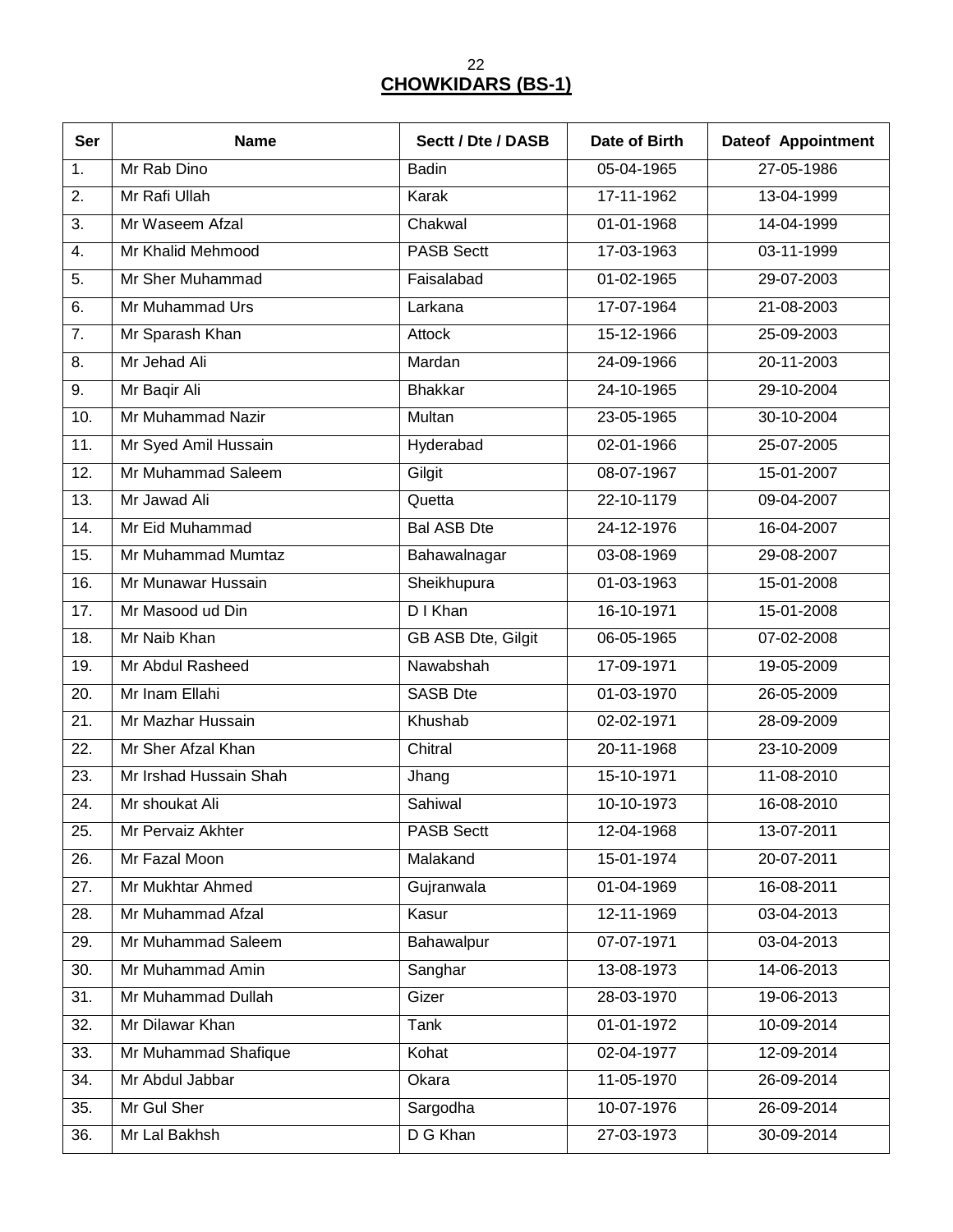| <b>Ser</b> | <b>Name</b>              | Sectt / Dte / DASB | Date of Birth | <b>Dateof Appointment</b> |
|------------|--------------------------|--------------------|---------------|---------------------------|
| 37.        | Mr Muhammad Taseem       | Gujrat             | 02-02-1977    | 30-05-2017                |
| 38.        | Mr Muhammad Riaz         | Vehari             | 18-04-1974    | 31-05-2017                |
| 39.        | Mr Raja Sheeraz Ahmed    | Manshera           | 01-01-1976    | 03-07-2017                |
| 40.        | Mr Sher Afsar Khan       | Swabi              | 11-04-1975    | 16-10-2018                |
| 41.        | Mr Muhammad Sabir        | Rawalpindi         | 01-04-1976    | 22-05-2019                |
| 42.        | Mr Muhammad Aleem Haider | Sialkot            | 10-10-1982    | 22-05-2019                |
| 43.        | Mr Ashiq Hussain         | <b>Sukkur</b>      | 12-09-1979    | 03-11-2020                |
| 44.        | Mr Shabir Akhtar         | Rahim Yar Khan     | 01-05-1980    | 03-11-2020                |
| 45.        | Mr Asghar Ali            | Pb ASB Dte (C&S)   | 15-12-1975    | 05-11-2020                |
| 46.        | Mr Khan Afsar            | Abbottabad         | 03-02-1978    | 17-12-2020                |
| 47.        | Mr Rashid Mehmood        | Pb ASB Dte (N)     | 29-12-1981    | 17-12-2020                |
| 48.        | Mr Muhammad Ismail Khan  | Mianwali           | 16-03-1980    | 18-12-2020                |
| 49.        | Mr Rehmat Ullah Khan     | Bannu              | 01-01-1983    | 18-12-2020                |
| 50.        | Mr Imdad Ali             | Nowshera           | 12-02-1978    | 21-12-2020                |
| 51.        | Mr Qaisar Abbas          | Islamabad          | 03-01-1982    | 22-12-2020                |
| 52.        | Mr Ali Muhammad          | Skardu             | 07-11-1979    | 28-12-2020                |
| 53.        | Mr Ahmed Ali             | <b>KPK ASB Dte</b> | 15-06-1977    | 26-02-2021                |
| 54.        | Mr Ashiq Ali             | <b>TT Singh</b>    | 12-11-1985    | 03-12-2021                |
| 55.        | Mr Murtaza Khan          | Lahore             | 27-03-1982    | 09-12-2021                |
| 56.        | Mr Wahid Bux             | Karachi            | 06-01-1977    | 03-01-2022                |
| 57.        | Mr Muhammad Tanveer      | Peshawar           | 03-03-1977    | 04-01-2022                |
| 58.        | Mr Shaker Khan           | Khuzdar            | 06-09-1981    | 04-01-2022                |